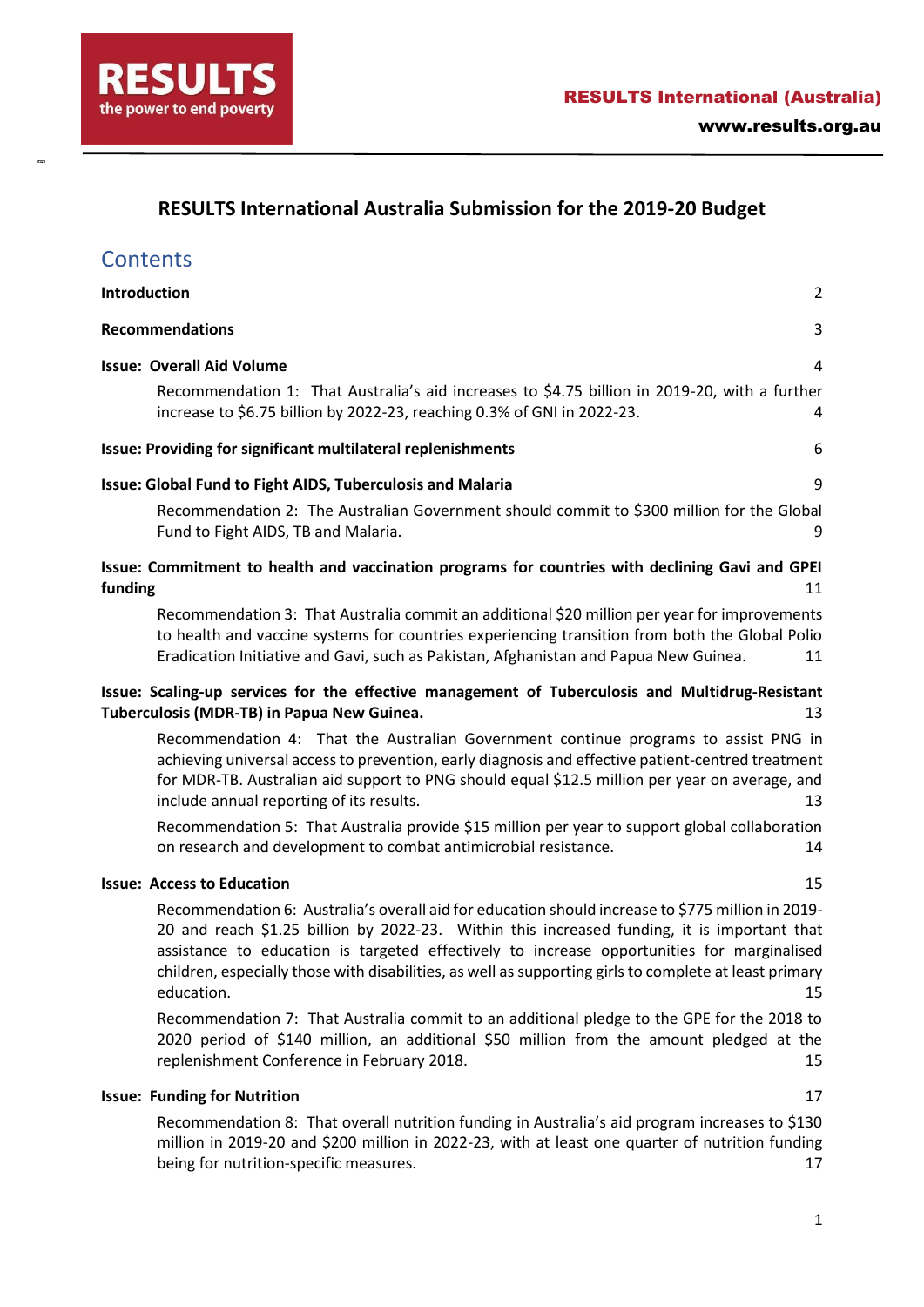[Recommendation 9: That Australia make an initial investment of \\$10 million in the Power of](#page-16-2)  [Nutrition in 2019-20 and consider making annual contributions based on the outcomes of this](#page-16-2)  [support.](#page-16-2) 17

## <span id="page-1-0"></span>Introduction

**RESULTS** International Australia is part of an international, non-partisan and non-profit organisation that has been working in Australia for 30 years through a combination of staff-led and grassroots-driven advocacy. We work with federal parliamentarians and through the media to generate public and political will to end poverty.

We focus our advocacy on global health issues such as tuberculosis (TB), HIV, malaria, polio, child health, vaccines and nutrition, as well as education and microfinance.

As part of our focus on action to reduce poverty, we appreciate the opportunity to make proposals for the 2019-20 Federal Budget on how Australia can contribute significantly to achieving the Sustainable Development Goals (SDGs), which Australia and other members of the United Nations endorsed in September 2015.

We note that the 2017 White Paper on Australia's Foreign Policy included support for Australia contributing to meeting the SDGs: "In working with partners to achieve the SDGs, Australia will use its overseas development assistance, including through aid for trade, to catalyse sustained and inclusive economic growth to help reduce poverty." Since the publication of the White Paper, we have seen an increase in the focus on the role of Australia in contributing to the economic development of the Pacific Island countries, including through increased provision of infrastructure support.

This increased focus on the Pacific is a welcome development, provided that increased assistance from Australia:

- Addresses the genuine priorities of Pacific countries for human and economic development, which would vary between countries.
- Does not detract from essential assistance to other countries or through multilateral organisations to contribute to global development goals.
- Does not add to the debt burden of countries with existing high debt levels.

The requests in the RESULTS Australia submission involve a return to real growth in Australia's aid in the 2019-20 financial year, and over the forward estimates period to 2022-23, which will result in Australia's official development assistance (ODA) reaching 0.3% of gross national income (GNI) by 2022-23 This proposed growth will lead to Australia's aid returning to near the overall aid level for OECD countries (0.31% of their combined GNI in 2017). Such an increase in aid spending will have significant impacts on poverty in the Asia-Pacific region and will also enable Australia to demonstrate leadership in the implementation of the SDGs.

In view of the multiple replenishments of multilateral agencies which Australia supports, or has considered supporting, scheduled for 2019 and 2020, a highlighted initiative in this submission is to propose an aggregate provision for these multilateral replenishments, recognising that the work of the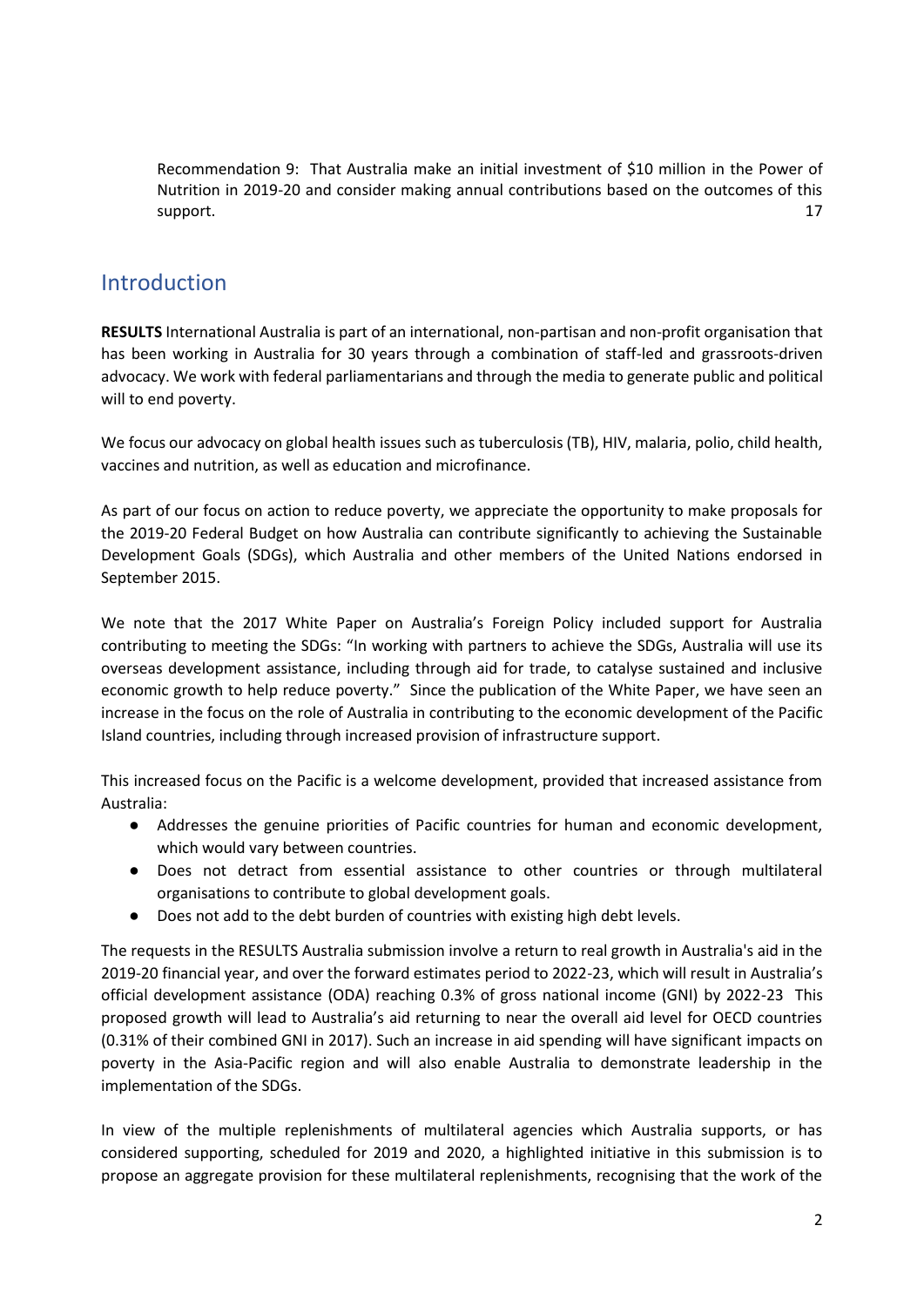different initiatives is complementary, and support for one initiative should not be at the expense of the others.

Other proposals in this submission focus on bilateral or regional initiatives which address high-priority health and education needs.

## <span id="page-2-0"></span>Recommendations

**Recommendation 1: That Australia's aid increases to \$4.75 billion in 2019-20, with a further increase to \$6.75 billion by 2022-23, reaching 0.3% of GNI in 2022-23.** 

**Recommendation 2: The Australian Government should commit to \$300 million for the Global Fund to Fight AIDS, TB and Malaria.**

**Recommendation 3: Australia commit an additional \$20 million per year for improvements to health and vaccine systems for countries experiencing transition from both the Global Polio Eradication Initiative and Gavi, such as Pakistan, Afghanistan and Papua New Guinea.** 

**Recommendation 4: The Australian Government continue programs to assist PNG in achieving universal access to prevention, early diagnosis, and effective patient-centred treatment for MDR-TB. A new program should maintain spending at \$12.5 million per year on average and include annual reporting of its results.**

**Recommendation 5: That Australia provide \$15 million per year to support global collaboration on research and development to combat antimicrobial resistance.** 

**Recommendation 6***:* **Australia's overall aid for education should increase to \$775 million in 2019-20 and reach \$1.25 billion by 2022-23. Within this increased funding, it is important that assistance to education is targeted effectively to increase opportunities for marginalised children, especially those with disabilities, as well as supporting girls to complete at least primary education.** 

**Recommendation 7: That Australia commit to an additional pledge to the GPE for the 2018 to 2020 period of \$140 million, an additional \$50 million from the amount pledged at the replenishment Conference in February 2018.**

**Recommendation 8: That overall nutrition funding in Australia's aid program increases to \$130 million in 2019-20 and \$200 million in 2022-23, with at least one quarter of nutrition funding being for nutrition-specific measures.**

**Recommendation 9: That Australia contribute \$10 million to the Power of Nutrition in 2019-20 and consider making annual contributions based on the outcomes of this support.**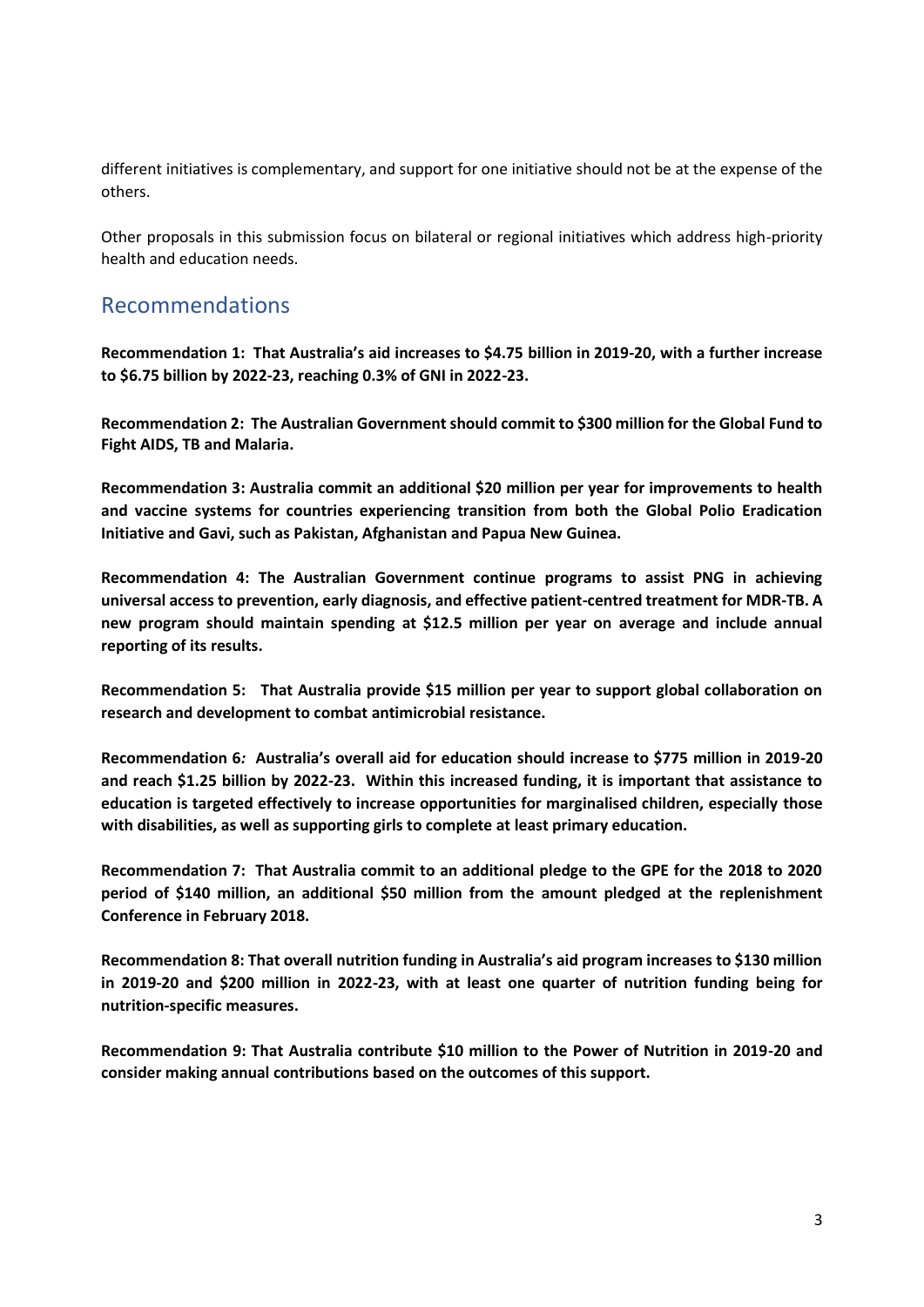# <span id="page-3-0"></span>Issue: Overall Aid Volume

<span id="page-3-1"></span>Recommendation 1: That Australia's aid increases to \$4.75 billion in 2019-20, with a further increase to \$6.75 billion by 2022-23, reaching 0.3% of GNI in 2022-23.

### **The Need**

The Asia-Pacific region, which is the primary focus of Australia's aid, is home to 60% of the world's hungry and undernourished people. Although significant progress has been made in reducing extreme poverty, significant further action is required in the coming years.

Examples of global progress in reducing poverty are:

- The number of people living in extreme poverty has declined by more than half since 1990.
- Each day, 20,000 fewer children under the age of 5 are dying than in 1990.
- Over the last 20 years, 2.1 billion people have gained access to improved sanitation.

The Sustainable Development Goals (SDGs) build on these achievements, and call for the eradication of extreme poverty, including the following targets:

- universal and equitable access to safe and affordable drinking water for all
- free, equitable and quality primary and secondary education for all children
- ending preventable deaths of newborns and children under 5 years of age, with all countries achieving an under-5 mortality rate of no more than 25 per 1,000 live births.

The further action to achieve these goals will require a partnership between donor governments, national governments in low and middle-income countries and the private sector. Therefore, the changes in policy and funding will not only involve development assistance, but increased and improved aid will play a significant role in international action on poverty.

The reduction of Australia's aid budget from just over \$5 billion per year in 2012-13 to 2014-15 to approximately \$4 billion in 2015-16 and subsequent years has obviously reduced Australia's capacity to contribute to this progress. Many country programs and contributions to multilateral agencies were reduced by 40% in 2015-16 (remaining at this lower level to date), which has meant a narrowing of the focus of Australia's assistance to individual countries and reduced capacity to complement Australia's bilateral assistance with multilateral programs.

## **The Solution**

Increasing and improving the focus and effectiveness of Australian aid will assist in reaching these goals. The expected level of Australia's aid in the period 2019-20 to 2022-23, based on the 2018-19 Budget and forward estimates, is approximately \$4.2 billion in 2019-20, and \$4 billion to \$4.1 billion per year in 2020- 21 to 2022-23. This amount is insufficient for Australia to contribute significantly towards achieving the SDGs and falls short of the funding required to implement the Government's own priorities for the aid program.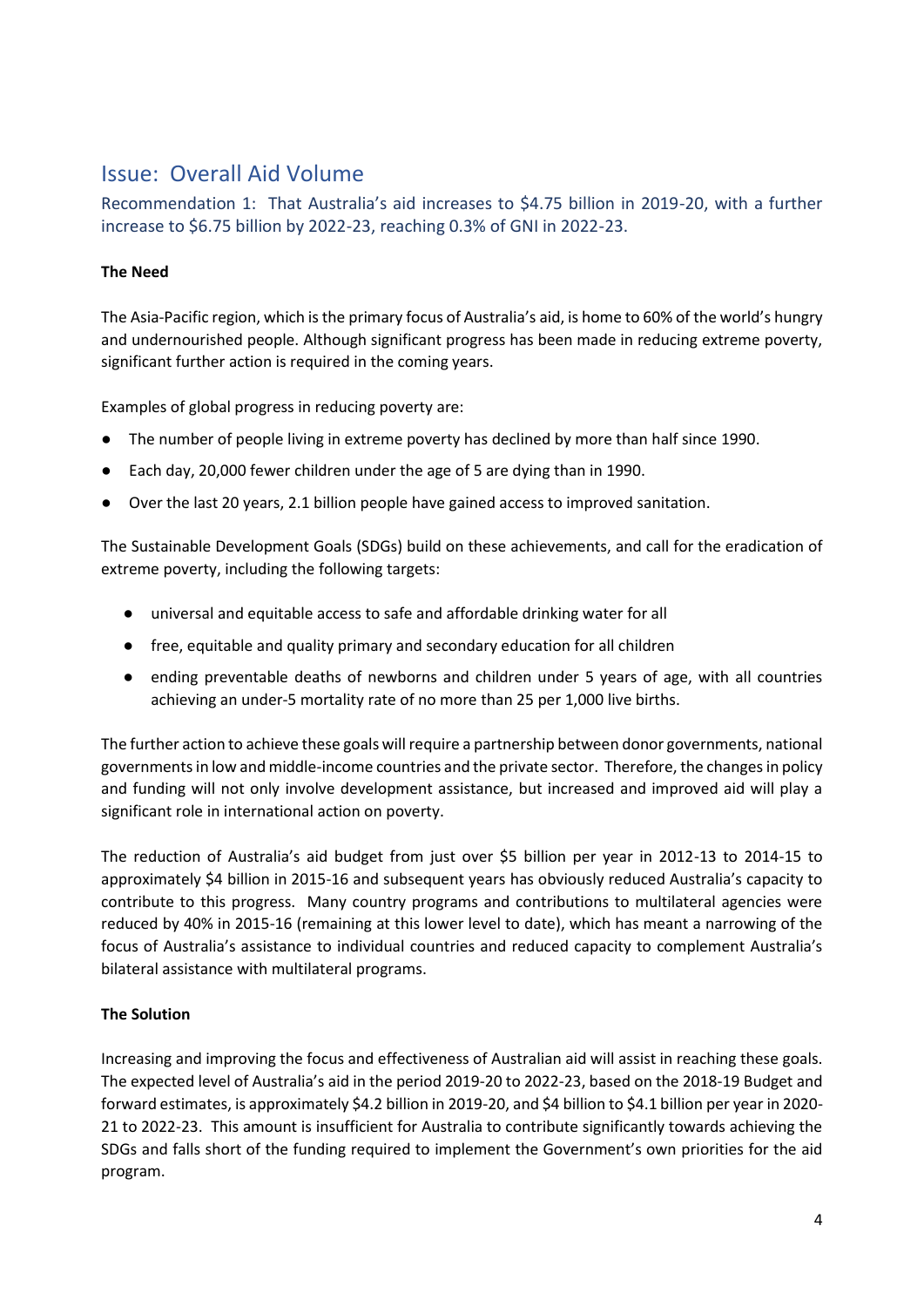If the Government is to support significant progress in its priority areas for the aid program, it needs to rebuild the level of aid in the coming years.

RESULTS Australia calls for an interim goal of increasing Australia's aid to 0.3% of gross national income (GNI) 2022-23, which would increase aid to \$6.75 billion by 2022-23, allowing for both the delivery of current important bilateral and multilateral commitments, and scope for new initiatives in the next four years. This growth path is consistent with increasing Australian aid to 0.35% by 2024-25 and would move Australia closer to the average for all OECD countries. Achieving this interim goal would place Australian aid in a position to eventually reach 0.7% of GNI, a goal which the SDGs restates.

The table below indicates how Australia's aid would increase as a dollar amount and a percentage of the national economy over the forward estimates period with RESULTS' proposal.

|                         | 2018-19 | 2019-20 | 2020-21 | 2021-22 | 2022-23 |
|-------------------------|---------|---------|---------|---------|---------|
|                         |         |         |         |         |         |
| <b>RESULTS Proposed</b> | 4,162   | 4,750   | 5,250   | 5,950   | 6,750   |
| aid spending \$m        |         |         |         |         |         |
| <b>Proposed aid</b>     | 0.23    | 0.24    | 0.26    | 0.28    | 0.30    |
| spending % of GNI       |         |         |         |         |         |
| <b>Assumed aid from</b> |         |         |         |         |         |
| 2017-18 Budget          | 4,162   | 4,170   | 4,000   | 4,000   | 4,100   |
| and forward             |         |         |         |         |         |
| estimates               |         |         |         |         |         |

#### **RESULTS Australia's proposed aid compared with current projections**

Notes: The annual amounts proposed for ODA in 2019-20 and the forward estimates years are based on consistent annual growth of 13.4% in current prices, with a lower growth rate in 2020-21, when Australia's capital contributions to the Asian Infrastructure Investment Bank will cease.

#### **The Benefits**

By adopting this proposed scale-up of Australia's aid, the Australian Government will demonstrate increased support for reducing poverty and improving quality of life in all countries.

The Government will be in a better position to deliver its own policy objectives for the aid program and contribute to achieving sustained economic growth and improved living standards for countries in the Asia-Pacific region, which is also in Australia's interest. With the renewed interest in assistance to the Pacific from the Government (and Opposition), the planned increase in aid allows for increased contributions to development in the Pacific while maintaining or increasing crucial support to other regions.

The proposed increase in aid by more than \$550 million in 2019-20 allows for the Government to make some initial new commitments or expansions of existing programs in the next financial year and make accelerated progress towards its policy goals in the following years. As the Federal Budget is likely to be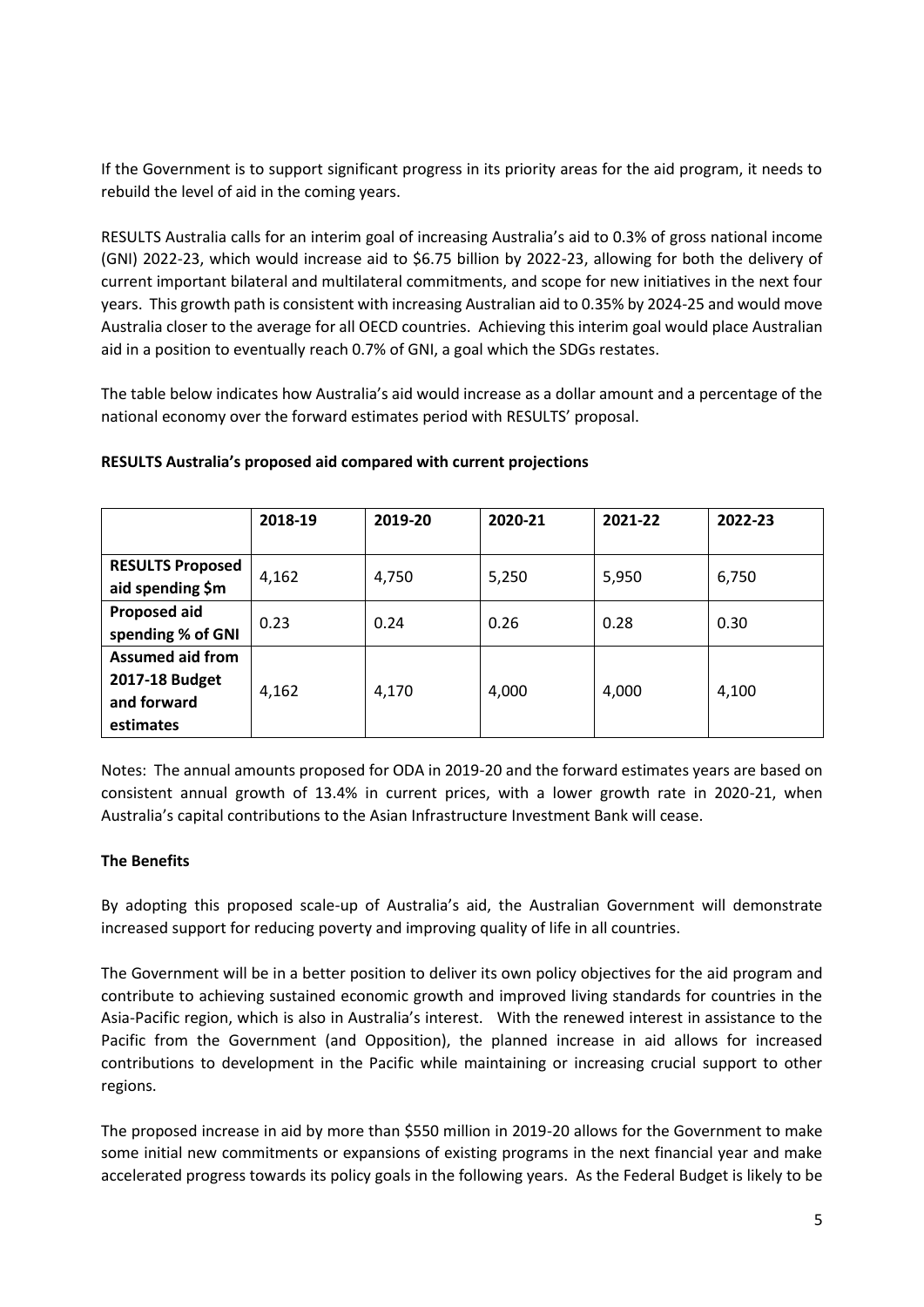in surplus in the Budget and Forward Estimates years, Australia would also be in a good position to provide the proposed increase in development assistance.

The following sections provide examples of how additional aid funding by Australia can be used to reduce poverty, improve health and education, and contribute to sustained economic growth.

# <span id="page-5-0"></span>Issue: Providing for significant multilateral replenishments

RESULTS Australia proposes, as an overarching measure in the 2019-20 Budget, for Australia to announce a funding package to address the large number of replenishments or pledging events for multilateral institutions and initiatives taking place over the next two years.

The multilateral institutions, advocates and representatives of different governments recognise that these replenishments have the potential to compete with each other for limited available funding, running the risk that some or all of the initiatives could fall significantly short of their financial targets.

The following sections provide background on the key multilateral pledging events in the next two years, Australia's existing support for these initiatives and a proposal to provide an aggregate amount so that Australia can provide the appropriate level of support for each initiative.

#### **Background**

The next two years will include multiple replenishments or pledging opportunities for multilateral institutions and initiatives. Australia provides financial support for most of these initiatives already but would be contributing to some initiatives for the first time by making a pledge at a forthcoming event or funding round.

The dates and objectives for each of these initiatives are set out below.

**Third Quarter 2019:** The **Global Polio Eradication Initiative (GPEI),** which is a partnership of governments, multilateral agencies and philanthropic organisations, is likely to seek additional funding (possibly exceeding \$US 3 billion) to meet the costs of a longer period of polio eradication activity. The GPEI has been operating since 1988 and the number of new cases of polio each year has fallen dramatically in that period (from 350,000 in 1988 to 29 in 2018). Nevertheless, the time by which polio is declared eradicated is likely to be in 2023 rather than 2021, as eradication is certified three years after the final new cases. This longer period until eradication occurs is likely to lead to requests for additional support for GPEI to complete eradication.

Australia has pledged \$104 million to GPEI since 2011, with the final payments from this pledge to be made by 2020.

**October 2019: The Global Fund to Fight AIDS, TB and Malaria** has been the leading source of international funding to address HIV, TB and malaria since 2002, will be seeking renewed funding for the period 2020 to 2022 at a replenishment event on 10 October 2019. The Global Fund has nominated a target for the replenishment of a minimum of \$US 14 billion (see following section on the Global Fund). The Global Fund will release its full Investment Case for the proposed replenishment amount in February 2019.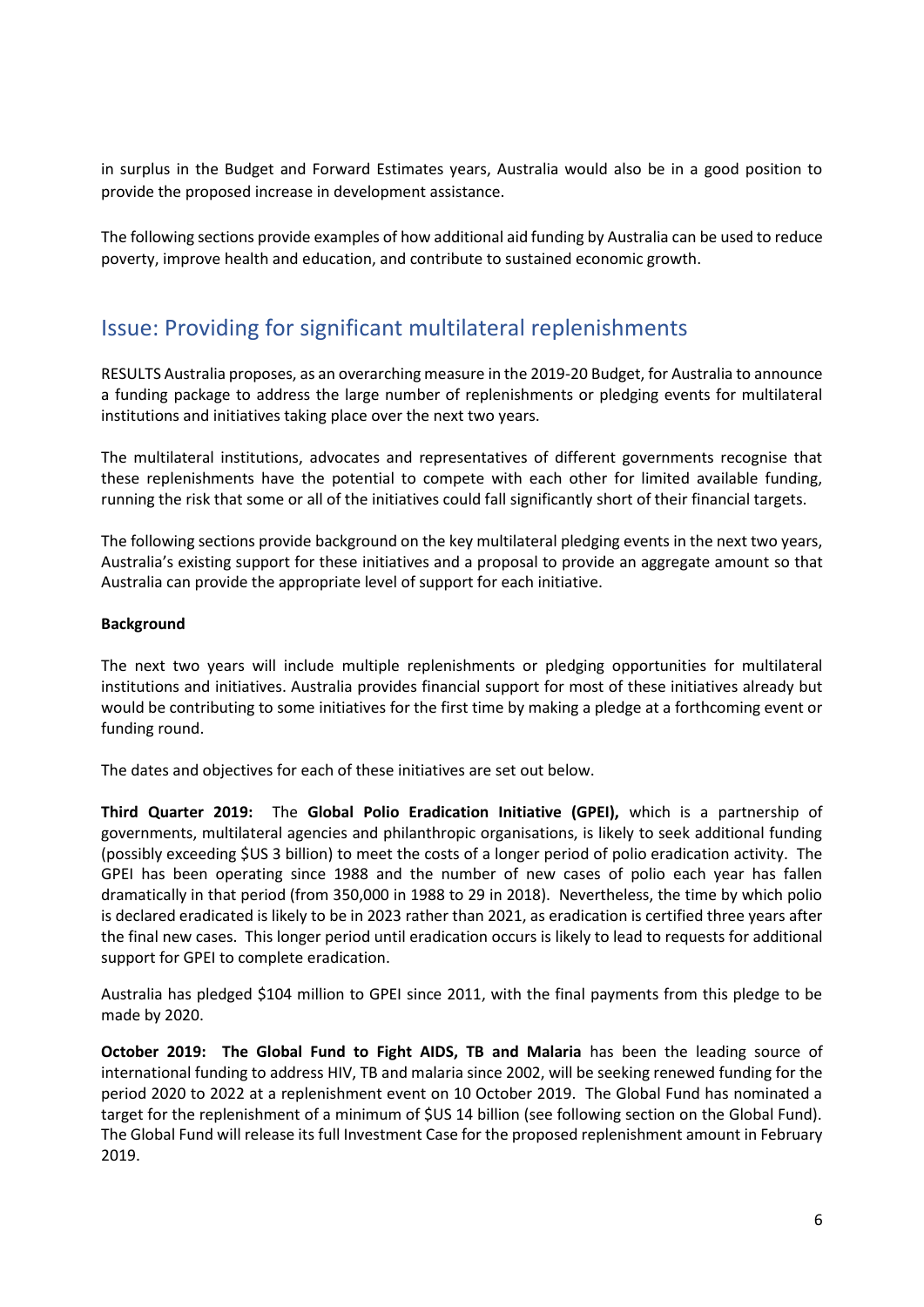Australia has pledged a total of \$830 million to the Global Fund since 2004, including \$220 million in 2017 to 2019.

**December 2019: International Development Association** (IDA, the concessional lending agency of the World Bank) will be seeking renewed funding for period from mid-2020 to mid-2023. Each member of IDA pays an assessed share of IDA funding, based primarily on the size of their economies. Australia's share of IDA contributions is 1.55%. In December 2016, IDA announced a record replenishment for 2017 to 2020 of \$US 75 billion (due to supplementing grants from members with issue of bonds issued at low interest rates). The World Bank members will propose an amount for the next replenishment by mid-2019, which could exceed the replenishment for the current period.

**2019**: **Global Financing Facility (for maternal, newborn and child health**): The Global Financing Facility (GFF) is an initiative of the World Bank, which was launched in 2015 to support countries both to get more results from existing resources and to increase the total volume of financing for maternal, newborn and child health.

Focusing on women, children and adolescents, countries invest in high-impact areas such as sexual and reproductive health and rights, newborn survival, adolescent health, nutrition – and in the health systems needed to deliver at scale and sustain impact.

The GFF Trust Fund acts as a catalyst for financing, with countries using modest GFF Trust Fund grants to significantly increase their domestic resources alongside the World Bank's IDA and International Bank for Reconstruction and Development (IBRD) financing, aligned external financing, and private sector resources. In its first replenishment, the GFF has sought \$US 2 billion over 5 years for the Trust Fund. A replenishment event on 6 November 2018 raised just over \$US 1.0 billion, and the GFF is seeking additional contributions towards the \$US 2 billion target in the coming months. Australia has not yet contributed to the GFF Trust Fund.

**Early 2020: Gavi The Vaccine Alliance,** which has supported the vaccination of more than 700 million children since 2001, will be seeking renewed funding for the 2021 to 2025 period. Gavi will release the proposed replenishment amount in 2019, and it is likely that the requested amount would be an increase on the \$US 7.5 billion pledged for 2016 to 2020.

Australia has contributed to Gavi since 2006 and pledged \$250 million for the 2016 to 2020 period.

**Early 2020: The Asian Development Bank** will be seeking a replenishment of the **Asian Development Fund,** which provides grant funding to low-income member countries. The previous replenishment of the Asian Development Fund provided \$US 3.8 billion in resources for the 2017 to 2020 period. During 2019, the Asian Development Bank will provide analysis of the amount requested for the next period. Australia has been a contributor to the Asian Development Fund since 1974.

**Mid 2020:** The **Nutrition Summit** is due to be held in Japan. This will follow the 2013 Nutrition for Growth Summit in the UK, and a nutrition summit in Italy in 2017. The 2020 Summit would not have a funding target for one initiative or institution, but participating countries would be expected to commit to new or additional funding for nutrition.

Australia pledged \$40 million for nutrition programs in the Asia-Pacific region and joined the Scaling Up Nutrition (SUN) movement at the 2013 Summit.

**Late 2020: The Global Partnership for Education (GPE)**, which provides funding to low-income and middle-income countries to meet a shortfall in their plans to expand and improve basic education, would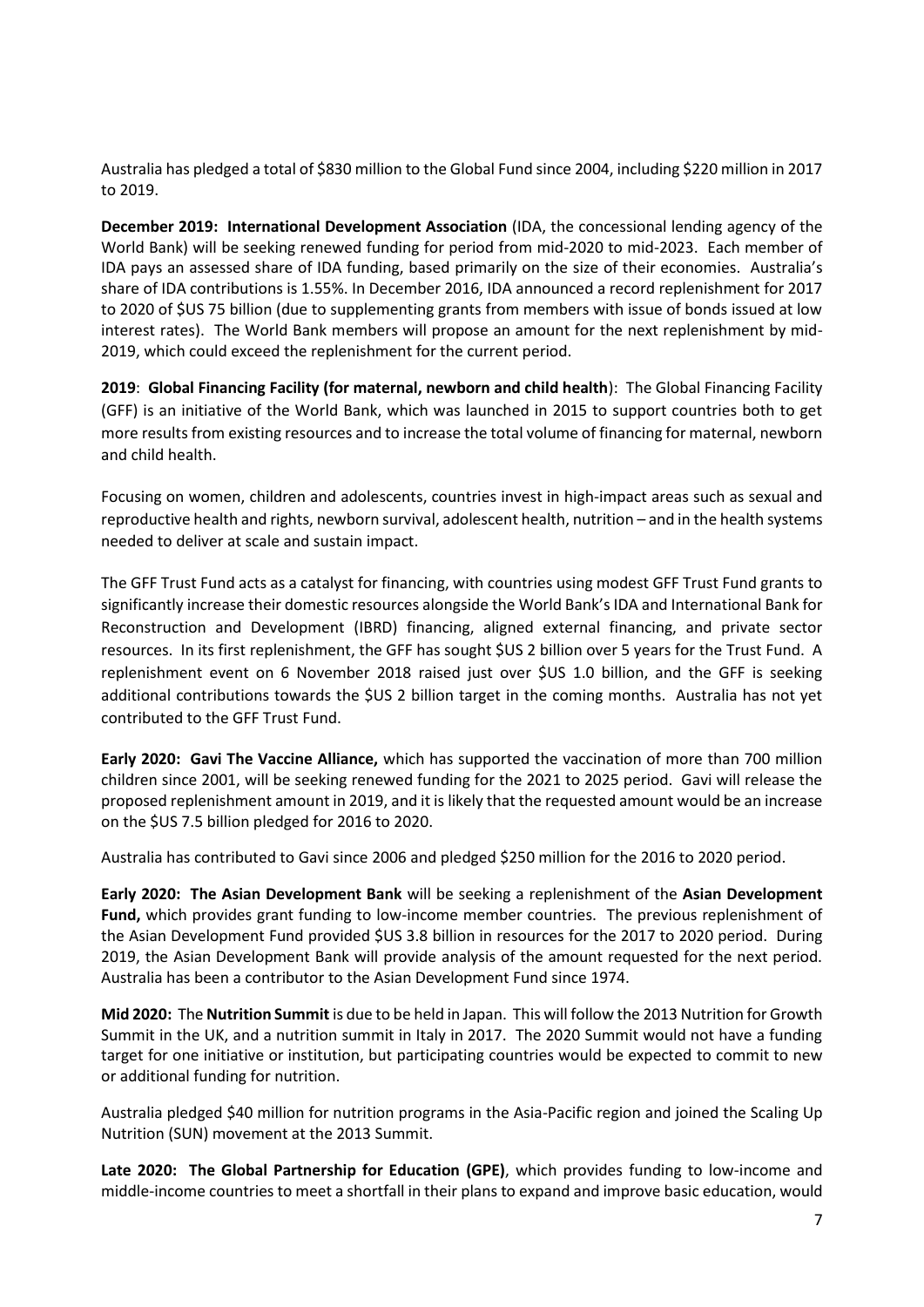be seeking renewed funding for 2021 to 2023. The GPE was established as a World Bank initiative in 2003, and Australia has been a contributor since 2006.

While Australia has been one of the leading contributors to GPE, the Australian pledge at the February 2018 replenishment (for the 2018 to 2020 period) of \$90 million was 3% of total donor pledges at this event, below Australia's overall share of contributions since 2006.

Australia's continued funding for the multilateral development banks (the World Bank and Asian Development Bank) is assured, as contributing to the banks is a priority for Australian Governments from both sides of politics. Therefore, the following proposal covers the contributions to the other global health and education initiatives which may be competing for funding over the next two years.

#### **What a \$1 billion replenishment package by Australia would cover**

The possible Australian contributions which make up a \$1 billion package are set out below. These amounts represent an ambitious pledge in each case and highlights how Australian can use effectively a return to growth in the overall aid program. A brief comment on the benefits of increasing investment in each program are included with the proposed amounts. Further details of the case for investing in the Global Fund to Fight AIDS, TB and Malaria, Gavi The Vaccine Alliance, the Global Polio Eradication Initiative and the Global Financing Facility are set out in the following sections.

**Global Fund to Fight AIDS, TB and Malaria:** Australia to contribute **\$300 million** over three years (2020- 21 to 2022-23 financial years). This is a 36% increase in the dollar amount from the current replenishment period and would be consistent with an increase in overall resources for the Global Fund, which would be required to deliver the goals set at the UN High Level Meeting on TB. Increasing Australia's contribution to the Global Fund is consistent with the priority for Australia of increasing health security, as the Global Fund is leading source of international funding to address infectious diseases that claim the lives of more than 2.5 million people each year. Close to two fifths of the Global Fund's programs are in the Asia-Pacific region

The Global Fund is aiming to save 16 million lives with an aggregate \$US 14 billion (\$AUD 19.5 billion) replenishment in 2020 to 2022. Based on this overall objective, the proposed \$300 million from Australia would support saving 250,000 lives.

**Global Financing Facility:** Australia to contribute **\$25 million** to GFF Trust Fund by 2023, with the pledge to be announced in 2019. This would assist in closing the gap in the GFF's resources, following the recent replenishment meeting. With a full replenishment, the GFF could invest and promote complementary domestic spending and international assistance for child health which would lead to saving up to 35 million lives by 2030.

**Gavi the Vaccine Alliance:** Australia to contribute **\$330 million** over five years (2020-21 to 2024-25 financial years), which is a 32% increase over the current five-year pledge. This would contribute to increased support for new vaccine introductions, and expanded support for currently available vaccines such as the HPV vaccine and inactivated polio vaccine. Increased support for Gavi is consistent with Australia's priority for health security, as preventative measures such as vaccination are the most effective ways of avoiding the spread and impact of diseases. The broader health and economic benefits of vaccination are estimated at \$44 for each \$1 cost of vaccination programs.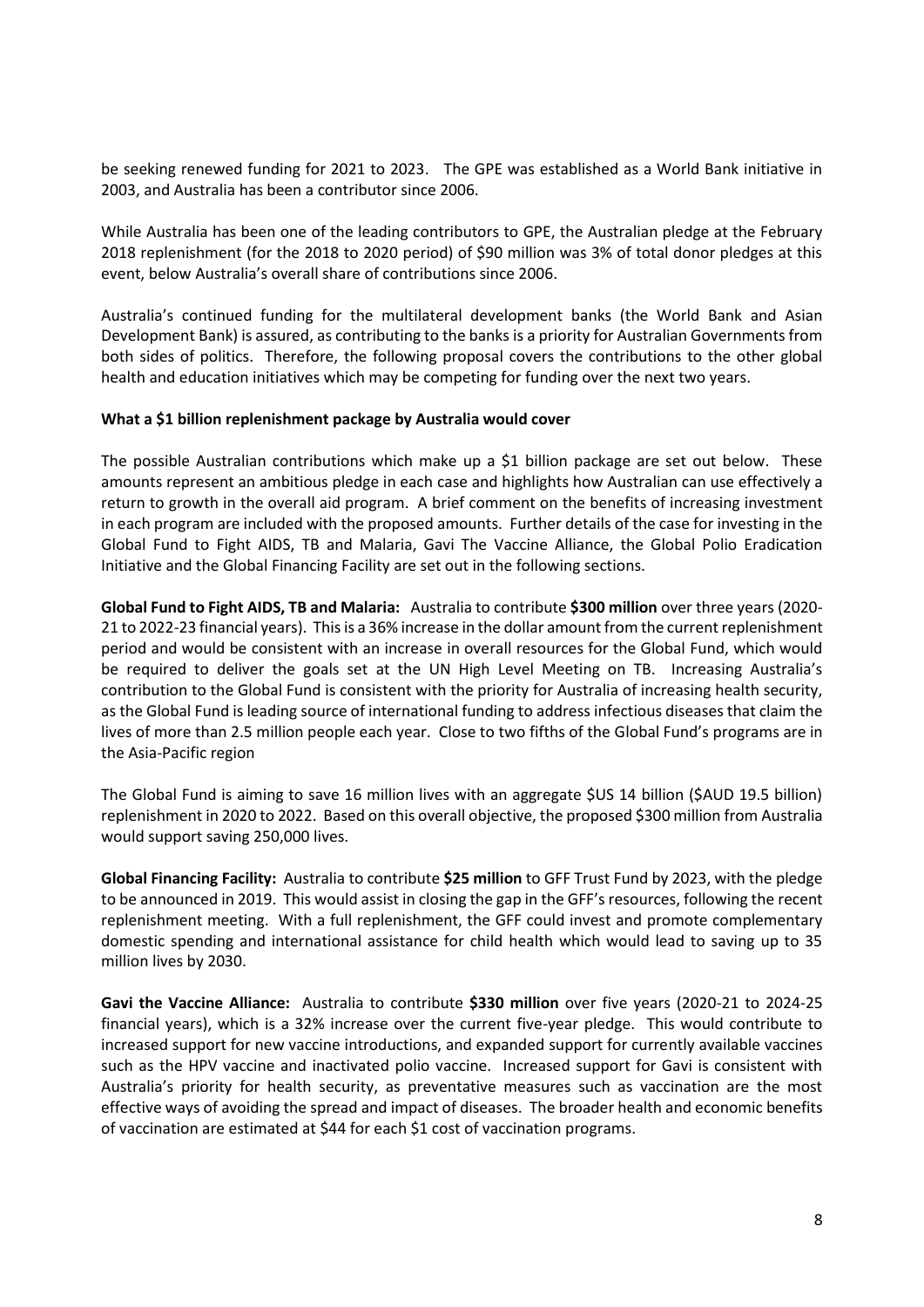If Gavi aims to increase the number of children vaccinated due to its support to 350 million in 2021 to 2025 (the specific objectives for the next Gavi Strategy period will be developed in the next 12 months), the proposed Australian funding would support the vaccination of approximately 10 million children.

**Global Polio Eradication Initiative:** Australia to pledge an additional **\$30 million** up to 2023 (with the actual amount of Australia's contributions to be based on GPEI's overall request for continued support). The benefit of continuing to invest in the GPEI is that this funding would support completing the task of polio eradication after the world has come so far and failing to complete the eradication process could result in the benefits of earlier action being lost.

**Global Partnership for Education:** Australia to pledge **\$180 million** in 2021 to 2023 period (doubling of current pledge) to support both expanded access to and increased quality of education. Increased access to and quality of basic education has significant economic and social benefits and investing in GPE would complement Australia's support for education systems through bilateral assistance.

**Nutrition Funding:** Australia to announce **\$135 million** in additional nutrition specific funding in the period 2020 to 2023. This would be additional funding above a baseline for nutrition, which would more than double Australian nutrition-specific funding.Given the significant human and economic costs related to poor nutrition in the Asia-Pacific region, this would be an important and high-impact investment. For example, in two neighbouring countries, Papua New Guinea and Timor Leste, approximately half of children up to the age of 5 experience stunting, an indicator of chronic undernutrition.

The Australian Government would determine the specific amount for each replenishment shortly before the relevant meetings or events and could vary the amount for each initiative from what is outlined above.

However, having a commitment to the overall package of \$1 billion would enable Australia to make an increased contribution to each of these initiatives, and would demonstrate Australia's commitment to working with relevant institutions and partnerships to achieve the Sustainable Development Goals.

While Australia would commit the \$1 billion during the next two years, the payments from the pledges would extend over 5 years, with the majority of payments in the period to mid-2023. Compared with a business as usual scenario, in which annual payments to these initiatives would be maintained at current levels, Australia would be contributing approximately \$110 million per year extra to these initiatives in the 2020 to 2023 period.

# <span id="page-8-0"></span>Issue: Global Fund to Fight AIDS, Tuberculosis and Malaria

<span id="page-8-1"></span>Recommendation 2: The Australian Government should commit to \$300 million for the Global Fund to Fight AIDS, TB and Malaria.

#### **The Need**

Since 2000, we have seen unprecedented progress in containing and reversing the spread of HIV/AIDS, tuberculosis (TB) and malaria. **Nevertheless, these three diseases claimed around 2.65 million lives in 2017** alone: 940,000 AIDS-related deaths, a further 1.6 million TB-related deaths (including 300,000 deaths from TB of people with HIV, leading to a total of 2.25 million deaths from HIV and TB) and 435,000 malaria-related deaths.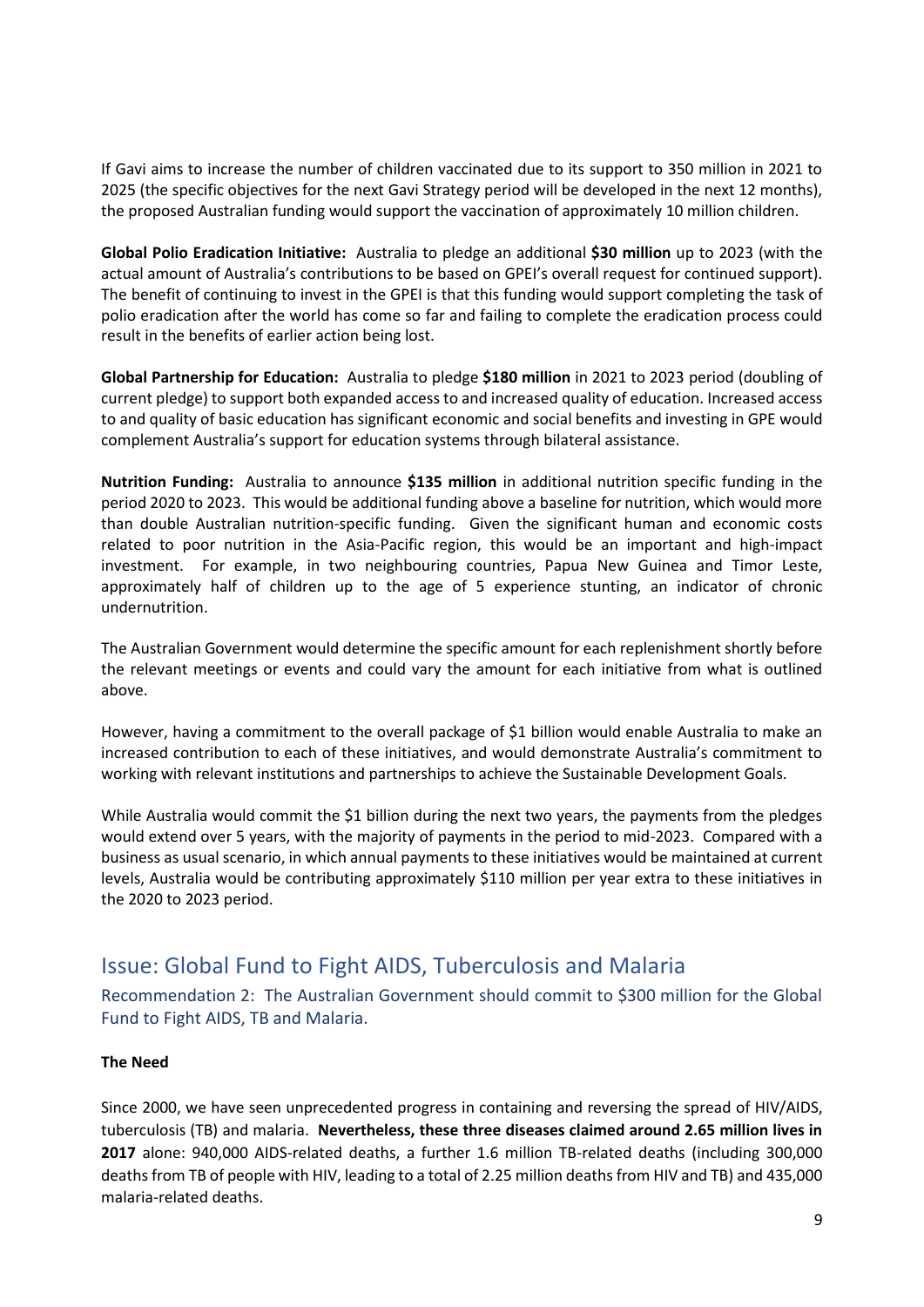The opportunity to defeat HIV/AIDS, TB, and malaria is the result of a rapid expansion of life-saving health services to the people who need them most.

- Between 2000 and 2017 the number of people on antiretroviral therapy (ART) to treat HIV/AIDS increased from 50,000 to 21 million, and more than half of people with HIV now receive ART.
- TB deaths have declined by 37% since 2000, due to advances in both detection and treatment of TB.
- Since 2000, the proportion of African households with an insecticide-treated bed net to protect them from malaria-carrying mosquitoes increased from 3% to 54%, and deaths from malaria have fallen by  $60\%$ .<sup>1</sup>

However**, these gains are not guaranteed to continue without further investment** by national donors, countries with high disease burdens and global organisations such as the Global Fund to Fight AIDS, TB and Malaria.

The Global Fund to Fight AIDS, Tuberculosis and Malaria was established in 2002 to provide a coordinated funding source to combat these three diseases. In the 17 years it has been operating, the Global Fund has funded **AIDS treatment for 17.5 million people**, successful **tuberculosis treatment for 17.4 million people**, and 795 **million insecticide-treated nets for the prevention of malaria.<sup>2</sup>** In the Asia Pacific region alone, the Global Fund has helped test and treat more than 9.5 million cases of tuberculosis and provided over 140 million bed nets to protect families from malaria.

The Global Fund provides approximately 65% of the international financing for TB, 57% for malaria, and 20% for HIV and AIDS programs. The Fund is essential to our fight against these diseases in the Asia Pacific, and so far has invested \$US 9.2 billion across 35 countries in the region.<sup>3</sup>

The SDGs include a target to end the epidemics of HIV, TB and Malaria by 2030, and the Global Fund will play a crucial role in achieving these targets.

#### **The Solution**

**.** 

The Global Fund works on a 3-year funding cycle, with the latest cycle beginning in 2017. In September 2016, the Global Fund raised \$US 12.9 billion in pledges for the 2017 to 2019 period, including a pledge of \$A 220 million from Australia. The pledge by Australia was a 10% increase from Australia's contribution in 2014 to 2016.

Combining its resources with other international assistance and domestic financing by countries receiving assistance, the Global Fund's goal for 2017 to 2019 is to support programs which will save an additional 14 million lives by 2020.

In 2019, the Global Fund will be seeking pledges for the period 2020 to 2022, with the goal of accelerating progress in reducing the number of cases and deaths for each of the diseases. The Global Fund has

<sup>1</sup> The Global Fund to Fight AIDS, TB and Malaria, *Results Report 2*017.

<sup>2</sup> Global Fund *Results Report*, 2018.

<sup>3</sup> The Global Fund to Fight AIDS, TB and Malaria, *Regional Impact Report – Indo-Pacific Region,* February 2016.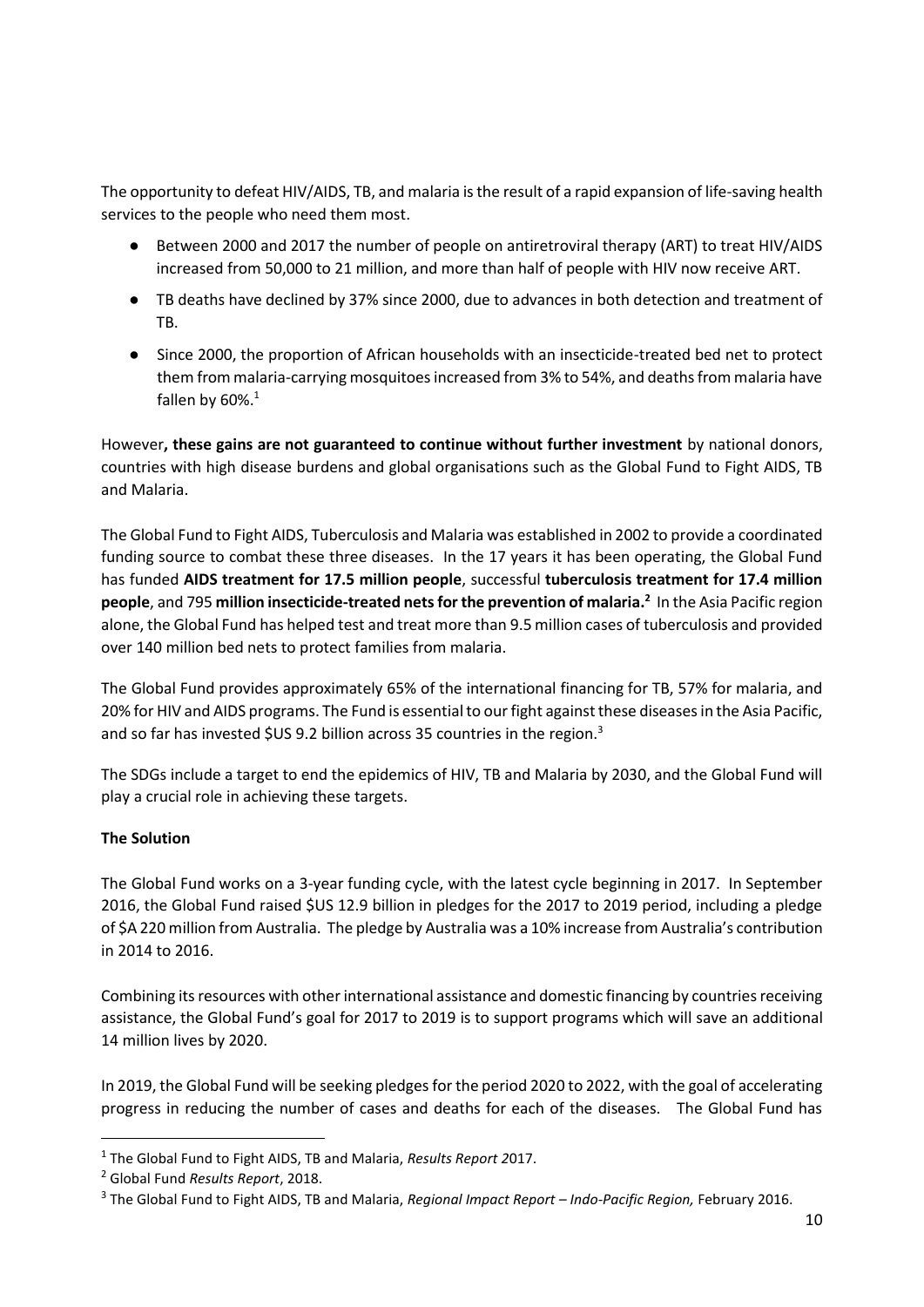released a summary of its Investment Case for the 2020 to 2022 period, which calls for a minimum of \$US 14 billion (\$AUD 19.5 billion) in contributions for the next three years**.** This proposal is based on international assistance to combat the diseases from other sources increasing, and a significant increase in domestic funding from countries receiving Global Fund support, and therefore represents the minimum funding required.

RESULTS Australia suggests that the Australian Government pledge \$AUD 300 million to the Global Fund in 2020 to 2022, or 1.55% of the total, to support acceleration of progress in preventing and successfully treating these diseases.

### **The Benefits**

Increasing Australia's contribution to the Global Fund would be consistent with the increased attention Australia has given to global health security, including through the establishment and operation of the Indo-Pacific Health Security Initiative. The increased contribution will help the world get back on track to end HIV, tuberculosis and malaria by saving 16 million lives in the 2021 to 2023 period**.** With the increased focus of Australia on the Pacific region, increasing support for the Global Fund would be a significant benefit for countries in the region with high TB or malaria burdens, such as Papua New Guinea and the Solomon Islands.

Australia will also maintain a strong voice on the Global Fund Board by making an increased contribution, ensuring that the Global Fund continues to make preventing and treating these diseases in the Asia-Pacific region a priority. Other members of the Global Fund Board are less supportive of a focus on the Asia-Pacific as most countries in this region have a higher per capita income than most African countries, and Board members prefer to focus on the poorest countries.

In the last 14 years, Australia has contributed **\$AUD 680 million** to the Global Fund, and in turn the Global Fund has invested **\$US 9.2 billion** in total in the Asia-Pacific region, showing the leverage of Australia's contributions.

# <span id="page-10-0"></span>Issue: Commitment to health and vaccination programs for countries with declining Gavi and GPEI funding

<span id="page-10-1"></span>Recommendation 3: That Australia commit an additional \$20 million per year for improvements to health and vaccine systems for countries experiencing transition from both the Global Polio Eradication Initiative and Gavi, such as Pakistan, Afghanistan and Papua New Guinea.

#### **The Need**

Eradicating polio around the world has been an Australian goal for many years. Polio cases globally have decreased by over 99.9% since 1988, from an estimated 350 000 in 1988 to 29 in 2018.

The [Global Polio Eradication Initiative](http://www.polioeradication.org/) (GPEI) formed in 1988. It is a public–private partnership which links 200 national governments with key stakeholders, including WHO, UNICEF, Centre for Disease Control (CDC) and Rotary who drive the work of the GPEI. This initiative has seen nearly three billion children immunised and has spared ten million children from paralysis.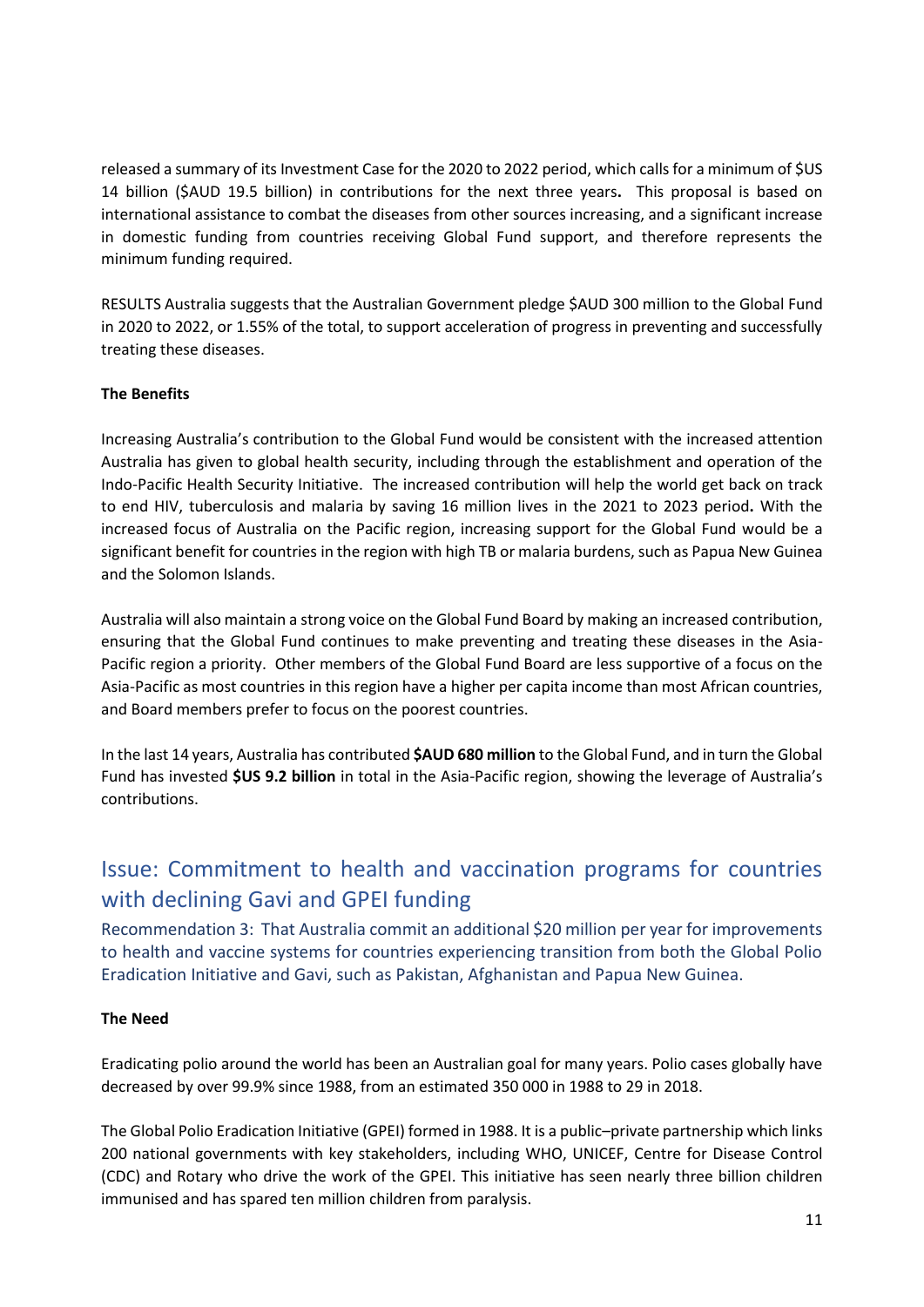The GPEI is now preparing for the final new cases of polio to be recorded in 2020. This would lead to the certification of polio eradication in 2023, and the GPEI ceasing operations at that time. While the eradication of polio is worth celebrating, the loss of GPEI funding poses some significant risks to national health and immunisation systems in countries which have been receiving polio funding. For example, an evaluation of polio-funded workers in ten countries indicated that 47% of their time was spent working on immunisation goals beyond polio, and the global Polio laboratory network (gPln) undertakes other functions for measles, yellow fever, as well as maternal and neonatal tetanus, in addition to polio surveillance.<sup>4</sup>

An additional challenge is that countries which are losing GPEI funding are also going through accelerated transition from support from Gavi, The Vaccine Alliance, meaning that they would need to increase domestic funding for vaccination substantially over a five-year period.

#### **The Solution**

It is essential that Australia contributes to ensuring that the gains towards polio eradication are sustained. The Australian Government had already committed an additional \$18 million to GPEI for 2019 and 2020, to contribute to completing polio eradication.

In addition, Australia can assist countries losing funding from both GPEI and Gavi by providing them with funding to support their national immunisation and health systems. Among countries to which Australia provides significant amounts of aid, this support would be particularly important for Pakistan, Afghanistan and Papua New Guinea. (Pakistan and Afghanistan are still experiencing new cases of polio and Papua New Guinea is going through Gavi accelerated transition in the coming years.)

The outbreak of vaccine-derived polio in Papua New Guinea in 2018 makes the requirement to improve the vaccination program more acute. The Australian Government has provided \$6 million to support the international assistance to Papua New Guinea to combat the outbreak and has also announced \$10 million to support improvements to Papua New Guinea's vaccination coverage, including for polio. However, ongoing support is likely to be necessary to achieve a sustained improvement in Papua New Guinea's vaccine coverage and child health status.

Bilateral support for these countries by Australia of a combined \$20 million per year from 2019-20 would assist these countries to improve their health and immunisation systems to take advantage of the end of new cases of polio and replace reduced support from multilateral agencies.

#### **The Benefit**

**.** 

Assisting countries with the transition to reduced support from Gavi and from GPEI will ensure that polio eradication is sustained and that vaccination rates are improved, and therefore rates of illness and death among children are reduced. This will sustain the benefits of Australia's past investments in polio and other development assistance to these countries.

<sup>4</sup> RESULTS UK and RESULTS Australia, *A Balancing Act – Risks and Opportunities as Polio and Its Funding Disappears*, November 2017. <http://www.results.org.au/wp-content/uploads/2017/11/FINAL-Balancing-Act-.pdf>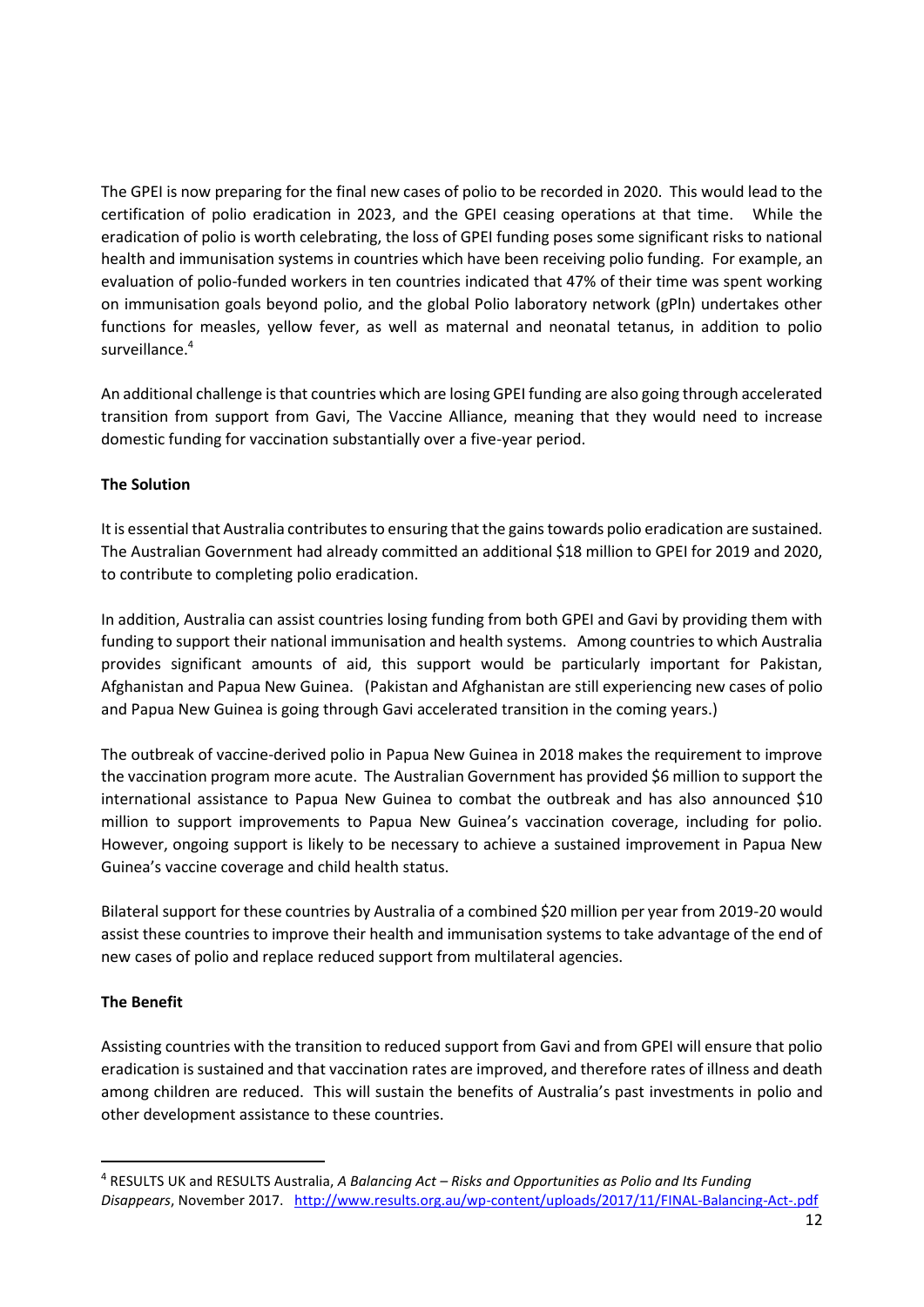# <span id="page-12-0"></span>Issue: Scaling-up services for the effective management of Tuberculosis and Multidrug-Resistant Tuberculosis (MDR-TB) in Papua New Guinea.

<span id="page-12-1"></span>Recommendation 4: That the Australian Government continue programs to assist PNG in achieving universal access to prevention, early diagnosis and effective patient-centred treatment for MDR-TB. Australian aid support to PNG should equal \$12.5 million per year on average and include annual reporting of its results.

#### **The Need**

Papua New Guinea experiences high rates of TB infection, and due to incomplete treatment for many patients, rates for multi-drug resistant TB are also high. The Papua New Guinea-Australia Aid Partnership Arrangement 2016-17 includes a statement that: *The Governments of Papua New Guinea and Australia will increase efforts to address Tuberculosis (TB) in Papua New Guinea*.

The Australian Government's long-term plans to strengthen PNG's capabilities in TB control are consistent with World Health Organisation (WHO) guidelines. However, implementing these aims in a resource-poor setting such as PNG is a challenging and complex task.

In June 2017, the Australian Government announced it would provide \$20 million in grant funding to match a concessional loan by the World Bank for the Emergency Tuberculosis Project. This funding of \$40 million in total, which would run to 2021-22, is welcome but not sufficient to expand the TB detection and treatment response to meet the scale of the problem in Papua New Guinea.

#### **The Solution**

In the long term, Australia's commitment to the development of TB services in the Western Province and Port Moresby will need to be backed up by health system strengthening across the country and the development of supporting infrastructure for TB control to be sustainable.

To ensure the funding Australia has provided so far achieves long-term reductions in the rate of infection and deaths in PNG, Australia needs to continue its support for TB programs in PNG. In the next four years, Australia should provide a total of \$50 million to support TB services and seek commitments for increased funding for TB programs from the PNG Government. This would involve an additional commitment of \$30 million beyond the matching funding provided to the World Bank's Emergency Tuberculosis Project.

## **The Benefits**

Improving TB identification and treatment in Papua New Guinea will address the large and avoidable human and economic costs of TB in Papua New Guinea (as many of the people who suffer from TB are of working age) and will reduce the number of people from Papua New Guinea seeking treatment in Australia.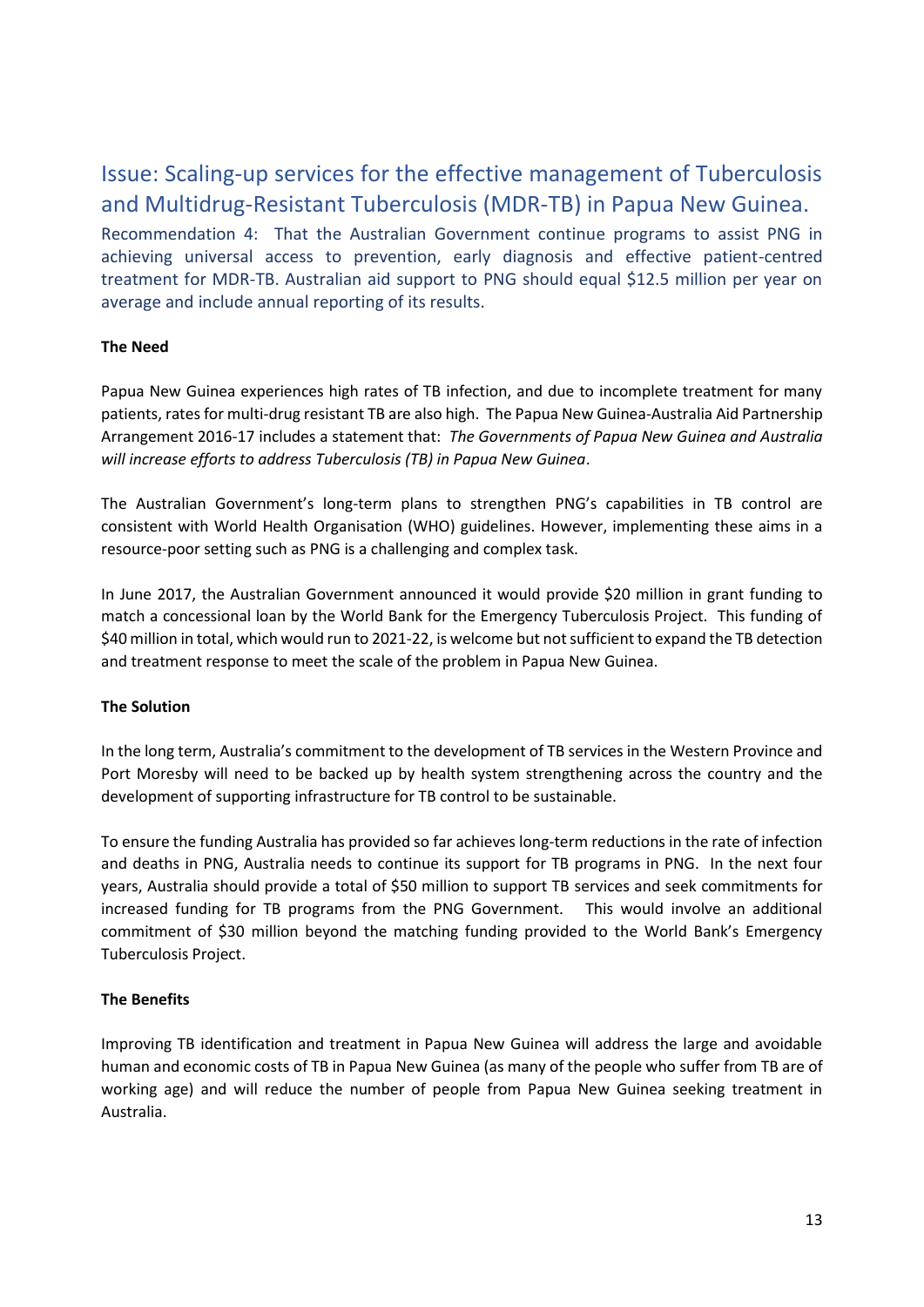<span id="page-13-0"></span>Recommendation 5: That Australia provide \$15 million per year to support global collaboration on research and development to combat antimicrobial resistance.

#### **The Need**

The resistance of diseases spread by bacteria, viruses and parasites to current treatments – antimicrobial resistance (AMR) – could undermine progress in preventing and treating infectious diseases.

The World Bank's 2016 study on the economic costs of antimicrobial resistance had the following key findings<sup>5</sup>:

- By 2050, the growth of antimicrobial resistance would reduce global GDP by between 1.1% (with a low-AMR impact scenario) and 3.8% (with a high-AMR impact scenario).
- Between 8 million and 24 million people would enter poverty by 2050.
- Total global exports would fall between 1.1 % and 3.8 %.
- By 2050, annual health care costs would rise 25 % in low-income countries, 15 % in middle-income countries and 6 % in high-income countries. That could cost over \$1 trillion per year.
- Access to new drugs is a problem because the first-generation of antibiotics is no longer effective in many cases, one million children die each year due to treatable diseases like pneumonia and sepsis. Newer drugs are expensive and unavailable to the world's poorest.
- Substandard and counterfeit drugs exacerbate AMR, allowing bacteria to build immunity while not curing the patient. Up to 60 % of antimicrobial drugs sold in Africa and Asia may be low quality, "often having none, or too little, of the active ingredient."

In July 2017, the leaders of the G20 countries committed to the following actions on AMR:

- "Promote access to affordable and quality antimicrobials, vaccines and diagnostics, including through efforts to preserve existing therapeutic options.
- Support establishment of a new international R&D Collaboration Hub to maximise the impact of existing and new anti-microbial basic and clinical research initiatives as well as product development.
- In collaboration with relevant experts including from the OECD and the WHO, we will further examine practical market incentive options."

#### **The Solution**

1

The Australian Government has supported innovation in the diagnosis and treatment of infectious diseases through funding Product Development Partnerships (PDPs) since 2013. PDPs are non-profit organisations that use a public-private-partnership model to engage the pharmaceutical industry and

<sup>5</sup> World Bank Group, *Drug-Resistant Infections – A Threat to Our Economic Future*, March 2017.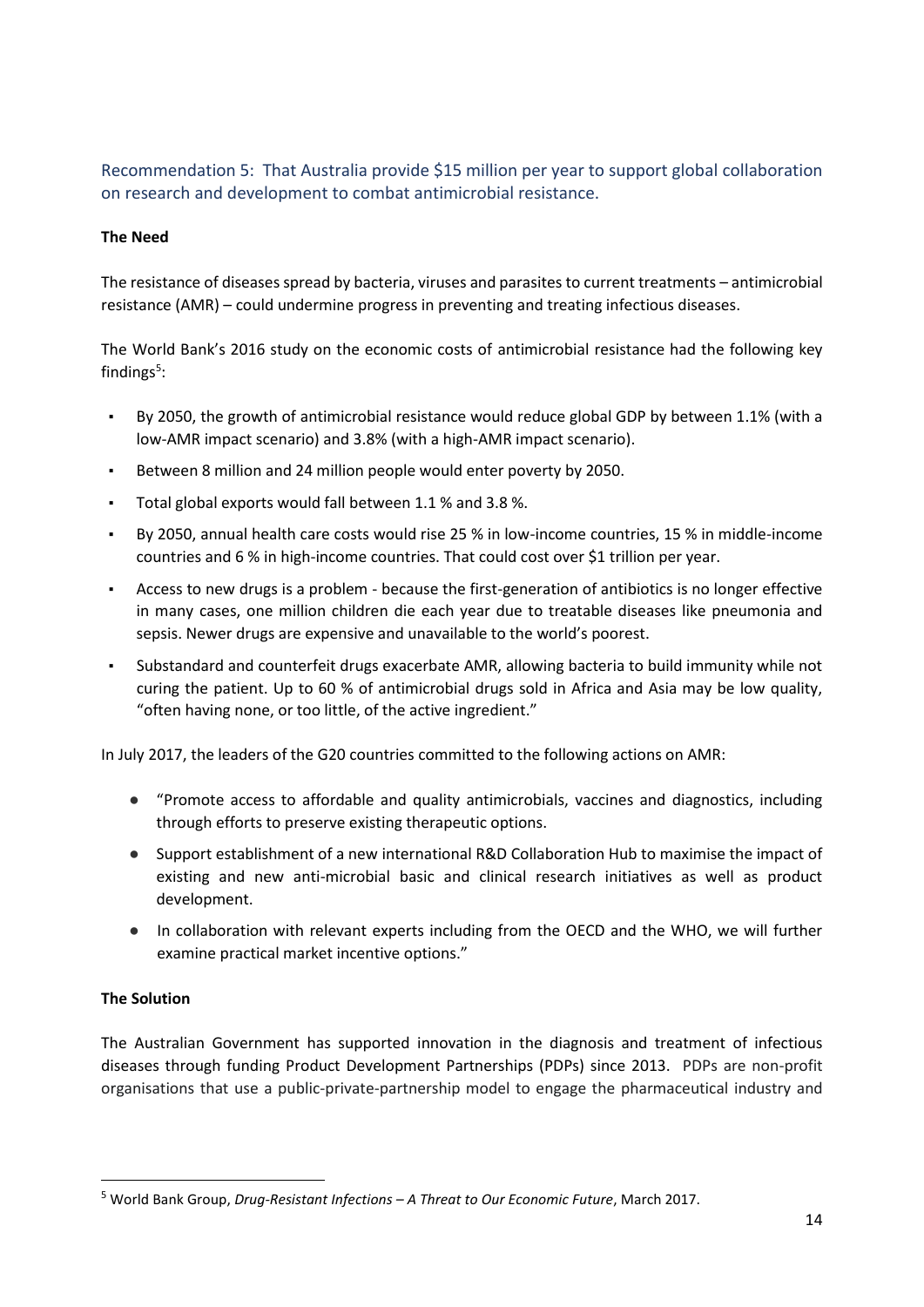academic research institutions in research and development (R & D) for diseases prevalent in low and middle-income countries, where there is a lack of commercial incentive to do so independently.

In 2018, the Minister for Foreign Affairs announced \$75 million in support for PDPs in the 2018 to 2022 period, which will enable:

- the Medicines for Malaria Venture to develop and facilitate the uptake of new antimalarial drugs;
- the Foundation for Innovative New Diagnostics to accelerate the development and adoption of better diagnostic tools and testing protocols for TB and malaria;
- the Innovative Vector Control Consortium to develop and disseminate vector control technologies for malaria and other deadly mosquito-borne diseases; and
- the TB Alliance to research new TB drugs and treatment regimens, including for drug-resistant TB.

While this support is welcome, addressing anti-microbial resistance requires support for research and development on a broader range of conditions and additional support for private sector product development. To follow up the commitments by the G20, Australia should consider contributing \$15 million per year to the R&D collaboration hub mentioned in the G20 communique, once it has commenced operations.

#### **The Benefits**

Investing \$15 million in global collaboration on research and development, in addition to support for PDPs, will contribute to adopting new and improved technologies which enable health programs to function more efficiently, freeing up more funding to improve development outcomes.

The World Bank has estimated that the benefits in increased economic output and reduced costs to health systems of action to control antimicrobial resistance would be at least 50 times the costs of prevention and treatment, making action on antimicrobial resistance a high priority investment.

## <span id="page-14-0"></span>Issue: Access to Education

<span id="page-14-1"></span>Recommendation 6*:* Australia's overall aid for education should increase to \$775 million in 2019- 20 and reach \$1.25 billion by 2022-23. Within this increased funding, it is important that assistance to education is targeted effectively to increase opportunities for marginalised children, especially those with disabilities, as well as supporting girls to at least complete primary education.

<span id="page-14-2"></span>Recommendation 7: That Australia commit to an additional pledge to the GPE for the 2018 to 2020 period of \$140 million, an additional \$50 million from the amount pledged at the replenishment Conference in February 2018.

#### **The need**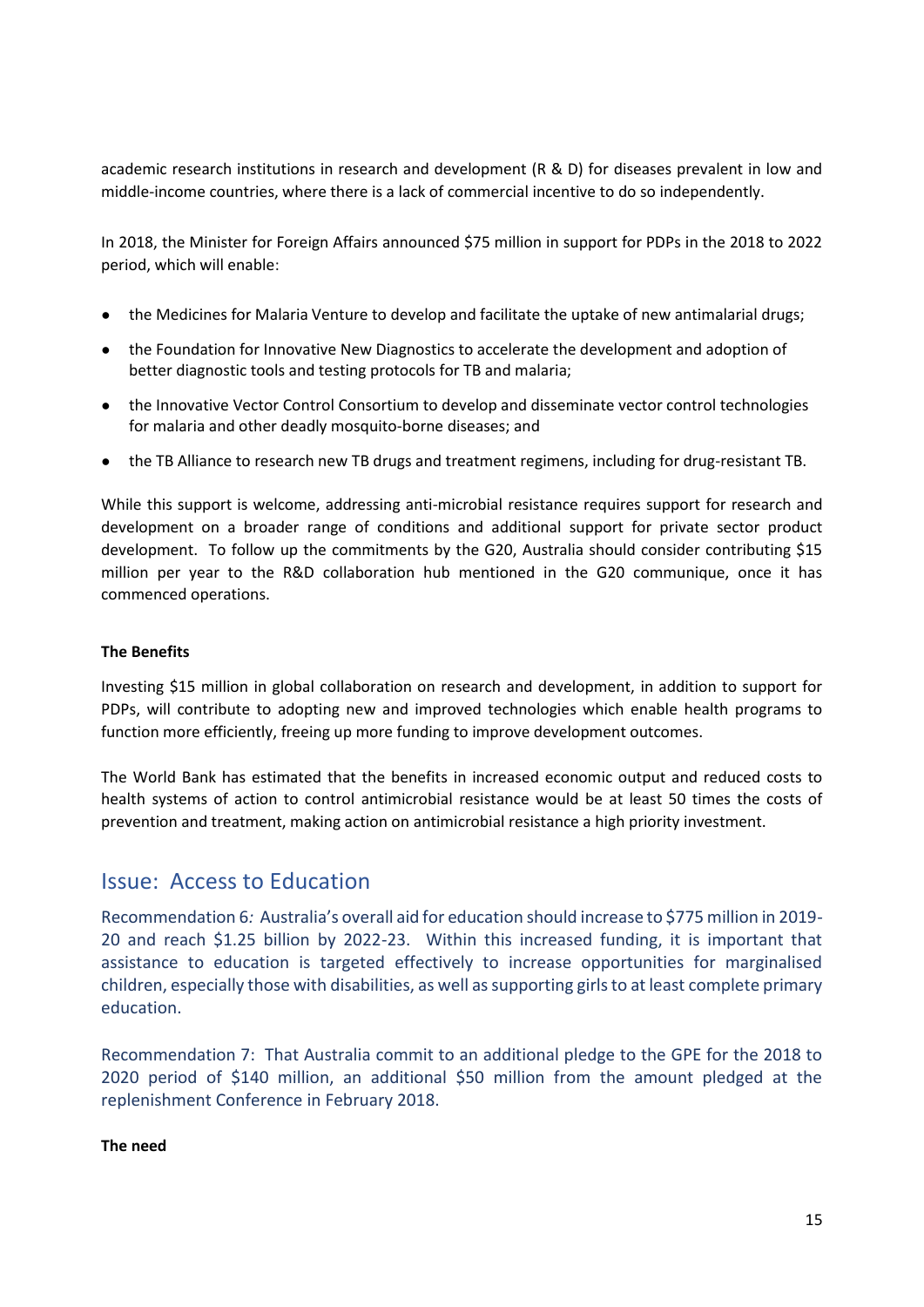The global number of children and young adolescents out of school is increasing. Today there are 61 million children *not* in primary school and 62 million adolescents *not* in lower secondary school. A further 250 million children who are in school are graduating without having learnt even basic numeracy and literacy skills.<sup>6</sup>

Girls, children with disability and those living in rural areas continue to be disadvantaged in basic education. 53 % of out of school children are girls and estimates suggest that one-third have a disability.

In Asia and the Pacific, roughly 19 million children do not have access to school. In Papua New Guinea, 43 % of girls do not complete lower secondary school.

Despite these shortfalls in education delivery and demand for education rising steadily, global commitments for education financing are declining.

#### **The solution**

1

Australia's aid program invests in better quality education so that young people gain the knowledge and skills they need to contribute productively to society. Priority areas include early childhood development and early primary schooling, which helps to ensure that children are healthy, safe and ready to learn; and promoting learning for all with a special focus on girls, disadvantaged children and those with disability, through teacher training, curriculum development and education infrastructure.

The previous Minister for Foreign Affairs, Julie Bishop, had described education as a 'central pillar' of Australia's aid program. Nevertheless, overall Australian aid for education has declined from over \$1 billion per year in 2014-15 to an estimated \$637 million in 2018-19.

Over the four years to 2022-23, the share of Australia's aid program allocated to education should increase from 16% to 20%. As a dollar value, this would increase support for education to about \$775 million in 2019-20, and to \$1,250 million in 2022-23.

The Global Partnership for Education (GPE) has a significant role in supporting developing countries to ensure that every child receives a quality basic education, with a priority for the poorest, most vulnerable and those living in fragile and conflict-affected countries. The GPE held a Financing Conference in February 2018 which raised \$US 2.3 billion towards a target of \$US 3.1 billion. Subsequently, the United States, Denmark, Germany and the Netherlands have announced additional funding for GPE equal to almost \$US 250 million.

This additional funding takes the GPE closer to achieving its planned outcomes for 2018 to 2020:

- GPE assistance extended to 89 countries and 870 million children and youth.
- 19 million more children completing primary school, including 9.4 million girls and 10.8 million children in conflict-affected and fragile states.
- 6.6 million more children completing lower secondary school, including 3.9 million girls and 3.9 million children in conflict-affected and fragile states.
- 1.7 million teachers trained, 23,800 classrooms built, and 204 million textbooks distributed.

<sup>6</sup> UNESCO, *Global Education Monitoring Report*, 2017-8, p xvi.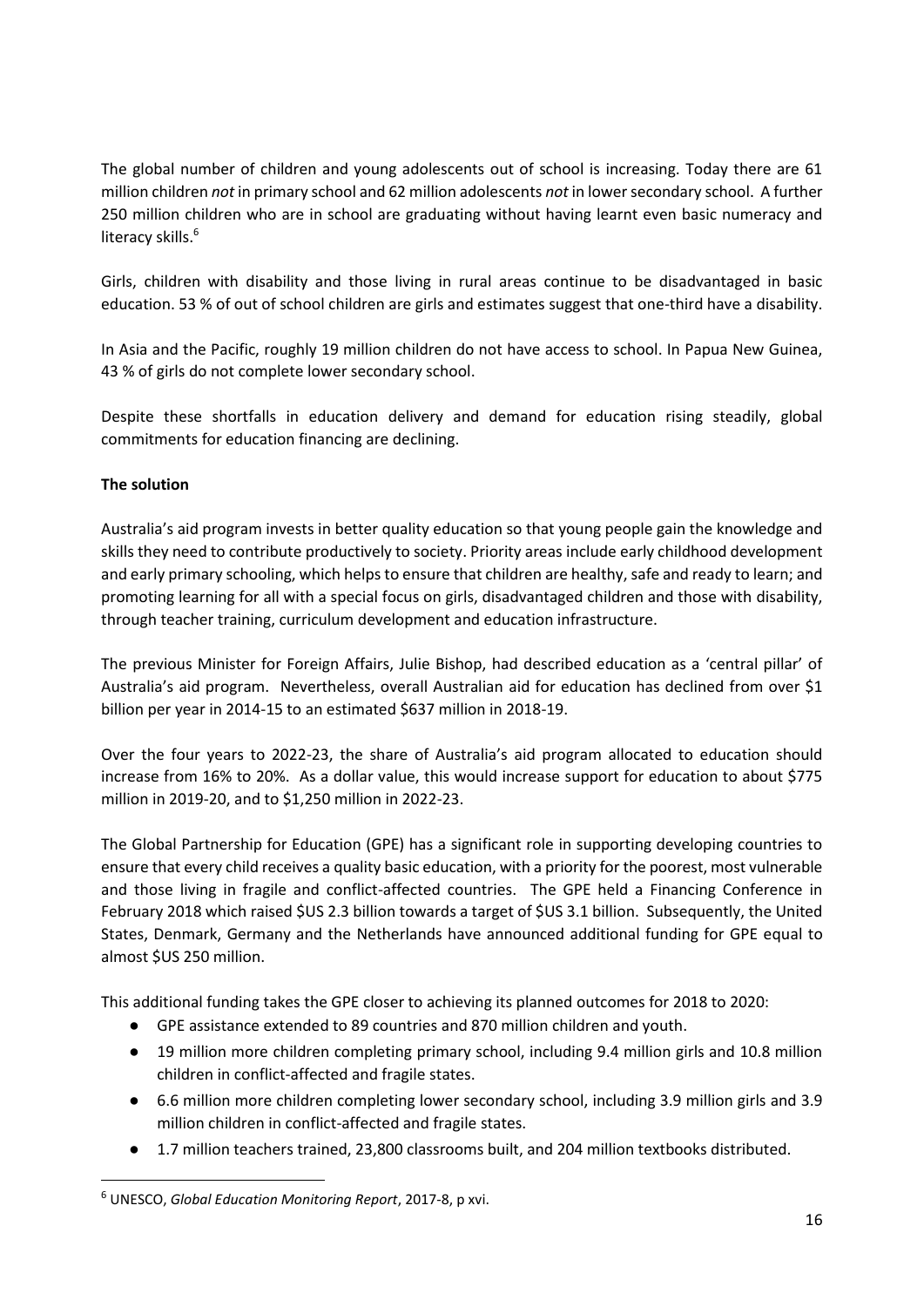To assist in closing the remaining gap of \$US 550 million, RESULTS Australia suggests that Australia announces an additional \$50 million for GPE over 2019 and 2020.

#### **The Benefits**

The potential development benefits of education range from expanding employment and livelihoods, improving health outcomes, reducing inequality, and building stronger and more stable democracies. Here are several concrete examples of the development potential that can be unlocked through education:

- **HIV and AIDS**: Seven million cases of HIV and AIDS could be prevented in the next decade if every child received an education.
- **Livelihoods**: One extra year of schooling increases an individual's earnings by up to 10%. One additional school year can increase a woman's earnings by 10% to 20%.
- **Poverty reduction**: If all students in low-income countries left school with basic reading skills, 171 million people could be lifted out of poverty.
- **Population growth:** Women with seven or more years of schooling have between two and three fewer children than women with fewer than three years of education
- **Child survival**: each additional year in the average length of women's schooling decreases child mortality by 10%. An estimated 4.2 million children's lives were saved in 2009 because of improvements in women's education since 1970.
- **Gender equality:** Benefits include increased participation by women in employment, reduced violence, increased maternal and child survival rates, and increased civil participation by women and girls.
- **Agricultural output**: if all women completed primary school, agricultural yields in sub-Saharan Africa could increase by 25%.
- **Democracy**: in sub-Saharan Africa, citizens who have completed secondary education are three times more likely to support democracy than those with no education.

## <span id="page-16-0"></span>Issue: Funding for Nutrition

<span id="page-16-1"></span>Recommendation 8: That overall nutrition funding in Australia's aid program increases to \$130 million in 2019-20 and \$200 million in 2022-23, with at least one quarter of nutrition funding being for nutrition-specific measures.

<span id="page-16-2"></span>Recommendation 9: That Australia make an initial investment of \$10 million in the Power of Nutrition in 2019-20 and consider making annual contributions based on the outcomes of this support.

#### **The Need**

Malnutrition in all forms is **directly or indirectly responsible for approximately half of the 5.5 million deaths of children under the age of 5 each year**, making it one of the largest causes of child mortality.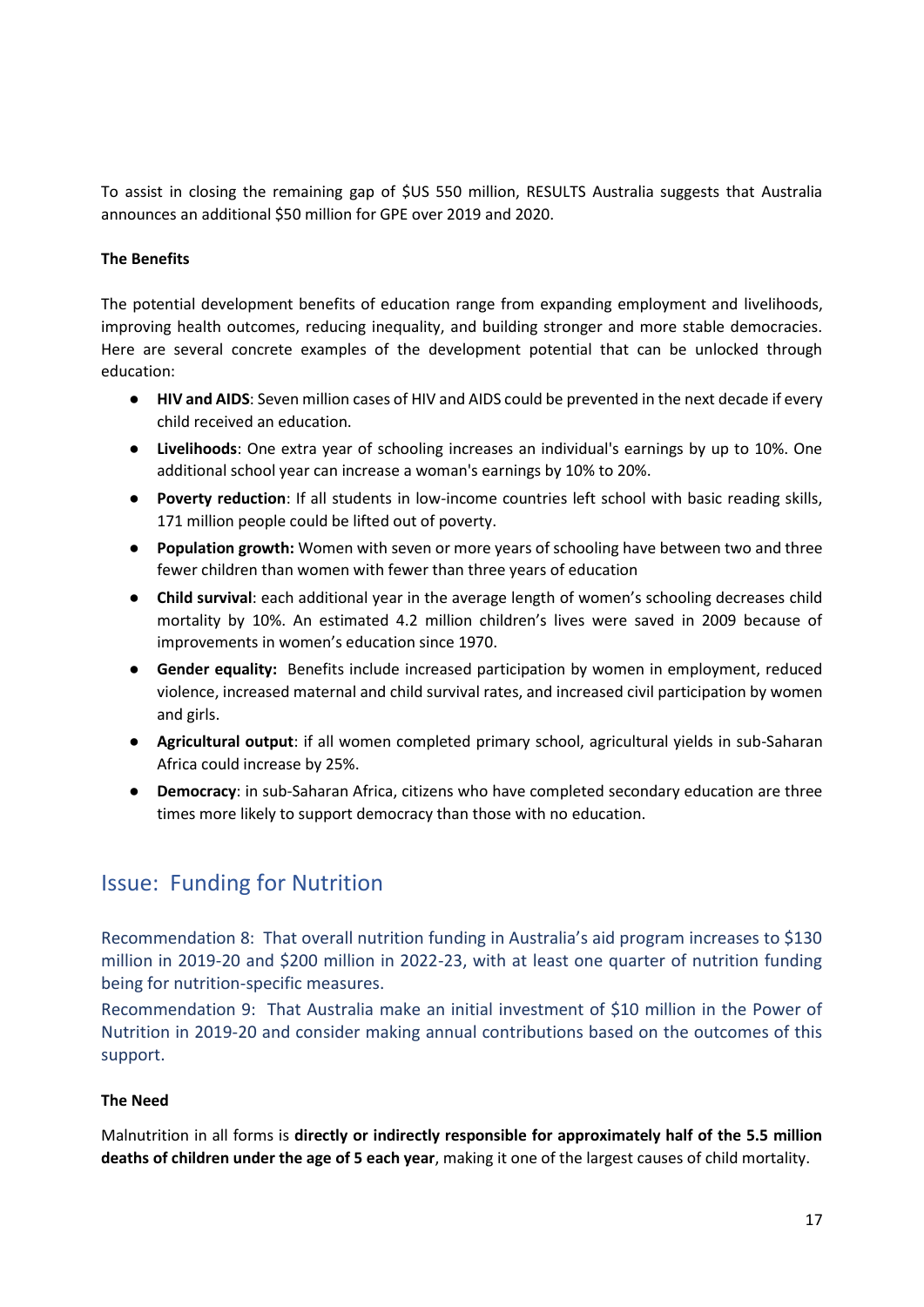In 2017, an **estimated 151 million children were stunted**, or too short for their age. Most countries are making progress in reducing the number of children who are stunted, but overall progress remains slow. It is estimated that 50.5 million children (8% of children under the age of 5) **have severe acute malnutrition** (SAM), which leads to wasting (the child is severely underweight for their height).<sup>7</sup> While a child may recover, with sufficient help, from wasting, the impacts of stunting are irreversible.

Other key facts about nutrition are:

- Globally, one in nine people in the world today (815 million) are undernourished.
- The vast majority of the world's hungry people live in developing countries, where 12.9% of the population is undernourished.
- **•** Asia is the continent with the most hungry people two thirds of the global total. The percentage in southern Asia has fallen in recent years but in western Asia it has increased slightly.
- 66 million primary school-age children attend classes hungry across the developing world, with 23 million in Africa alone.

The World Bank estimates that **countries affected by undernutrition lose at least 2-3% of their Gross Domestic Product** and incur billions of dollars in avoidable health care spending. Globally, the direct **costs of undernutrition in children have been estimated at \$20-\$30 billion per year**. Conversely, the economic benefits of action on nutrition are clear: for every \$1 invested in reduction of stunting, one can expect roughly \$16 in returns.

Countries in the Asia-Pacific have among the highest rates of malnutrition in the world. For example, 49% of children in **Papua New Guinea** and 58% of children in Timor Leste have had their growth stunted. The stunting rates in the Solomon Islands and Vanuatu are also worrying at 32.8% and 28.5% respectively.

This has devastating consequences for children's survival, health, cognitive and physical development and earning capacity into the future. It also takes an enormous toll on national economies like those of PNG. The 2017 report by Save the Children, *Short Changed: The Human and Economic Cost of Child Undernutrition in PNG* estimates that child undernutrition in PNG cost the economy \$US 1.5 billion (8.45% of GDP) in a single year (2016-17). $8$ 

Nutrition accounts for a small proportion of aid spending by most donors, with Australia spending approximately **\$21 million per year on nutrition-specific measures** (measures which address the immediate factors in child nutrition and development—adequate food and nutrient intake, feeding, caregiving and parenting practices, and minimising infectious diseases), and **\$101.5 million per year on overall nutrition measures**, including nutrition-sensitive measures which address the underlying determinants of child nutrition and development — food security; adequate caregiving resources at the maternal, household and community levels; and access to health services and a safe and hygienic environment.

**.** 

<sup>7</sup> Development Initiatives, *Global Nutrition Report 2018.*

<sup>&</sup>lt;sup>8</sup> Save the Children: "Short changed: the human and economic cost of child undernutrition in PNG," June 2017.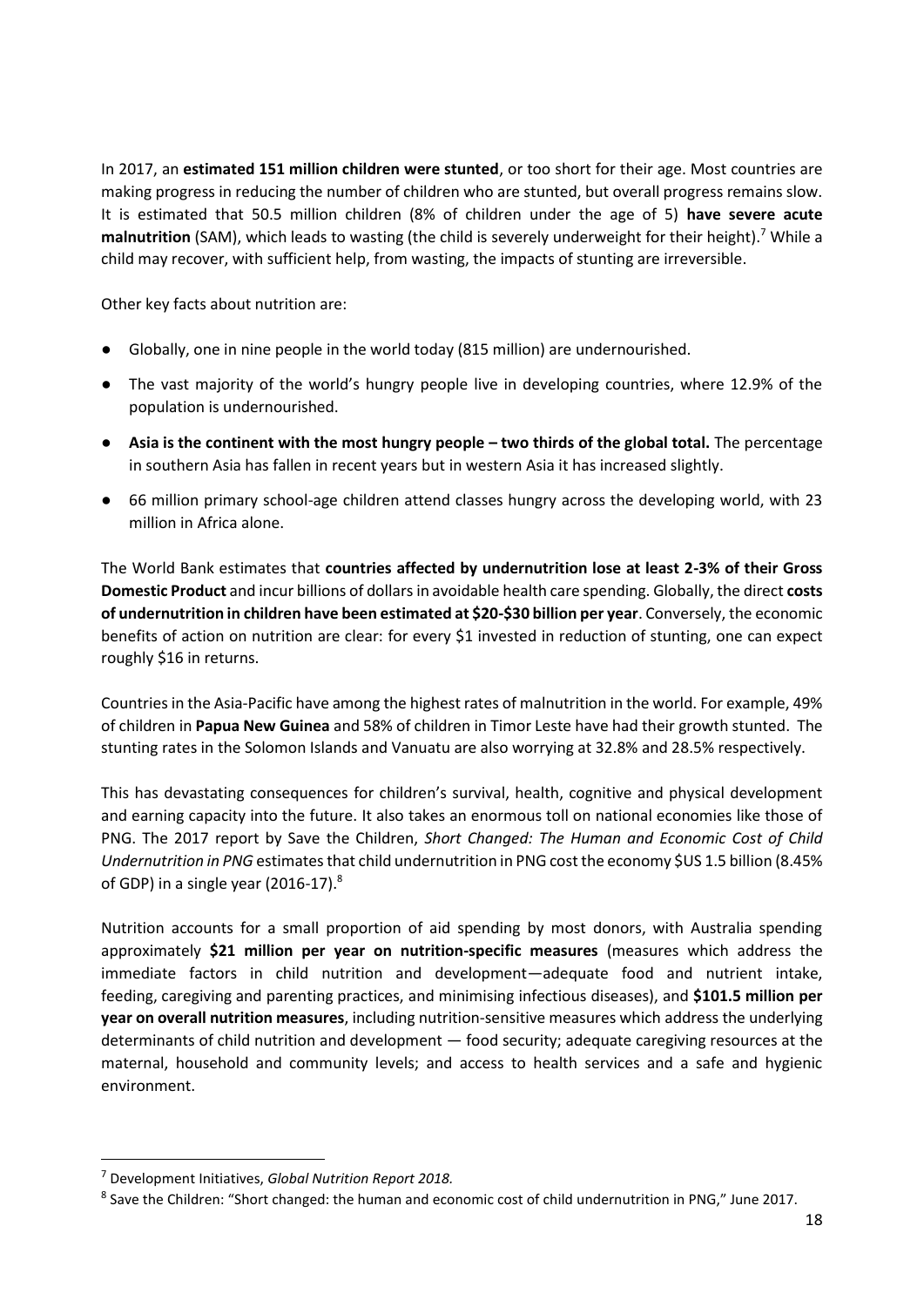#### **The Solution**

In 2012 the World Health Assembly endorsed a Comprehensive Implementation Plan on maternal, infant and young child nutrition, which specified a set of six global nutrition targets that by 2025 aim to:

- 1. achieve a 40% reduction in the number of children under-5 who are stunted;
- 2. achieve a 50% reduction of anaemia in women of reproductive age;
- 3. achieve a 30% reduction in low birth weight;
- 4. ensure that there is no increase in childhood overweight;
- 5. increase the rate of exclusive breastfeeding in the first 6 months up to at least 50%;
- 6. reduce and maintain childhood wasting to less than 5%.

Achieving these goals will require additional resources from both international donors and national governments and households. For example, the World Bank, Results for Development and 1,000 Days recently estimated that the combined national and donor-funded spending on measures to address stunting of children would need to treble between 2015 and 2021 to achieve the World Health Assembly stunting goal.

The Department of Foreign Affairs and Trade released in 2015 the *Health for Development Strategy* for the Australian aid program which includes nutrition as a priority for future health investment. This inclusion recognises that nutrition, along with water, sanitation and hygiene, has a strong influence on health outcomes.

RESULTS Australia notes that additional funding will be required in the coming years to achieve the ambitions of the Health for Development Strategy. Early investment from donors like Australia will result in significant savings in the future, as countries become increasingly able to finance domestic responses to malnutrition.

By 2022-23, an increase in Australia's overall investment to approximately \$200 million (or 3% of total aid) per year from the latest annual estimate of \$101.5 million would contribute a reasonable share to the costs of reaching the targets set out in the SDGs and the World Health Assembly Goals. Achieving the World Health Assembly goals will also involve increasing the proportion of nutrition assistance for nutrition-specific measures. If Australia devotes at least one quarter of nutrition support to nutritionspecific measures, this would increase nutrition-specific funding to \$50 million by 2022-23.

Australia can add to the impact of its support for nutrition through bilateral and multilateral programs by contributing to the [Power of Nutrition.](http://www.powerofnutrition.org/) This is a partnership of [investors and implementers](http://www.powerofnutrition.org/who-we-are/partners/) committed to helping children grow to their full potential, ending the cycle of undernutrition. The Power of Nutrition is open to new private and public investors interested in funding large-scale, high impact programmes in [countries](http://www.powerofnutrition.org/our-investments/) in Sub-Saharan Africa and Asia with the highest rates of undernutrition.

As the Power of Nutrition matches contributions by individual public or private donors with other contributions by bilateral and multilateral development agencies and foundations, any contribution is multiplied four times. Therefore, by contributing \$10 million to the Power of Nutrition, Australia would be supporting \$40 million in funding for nutrition programs.